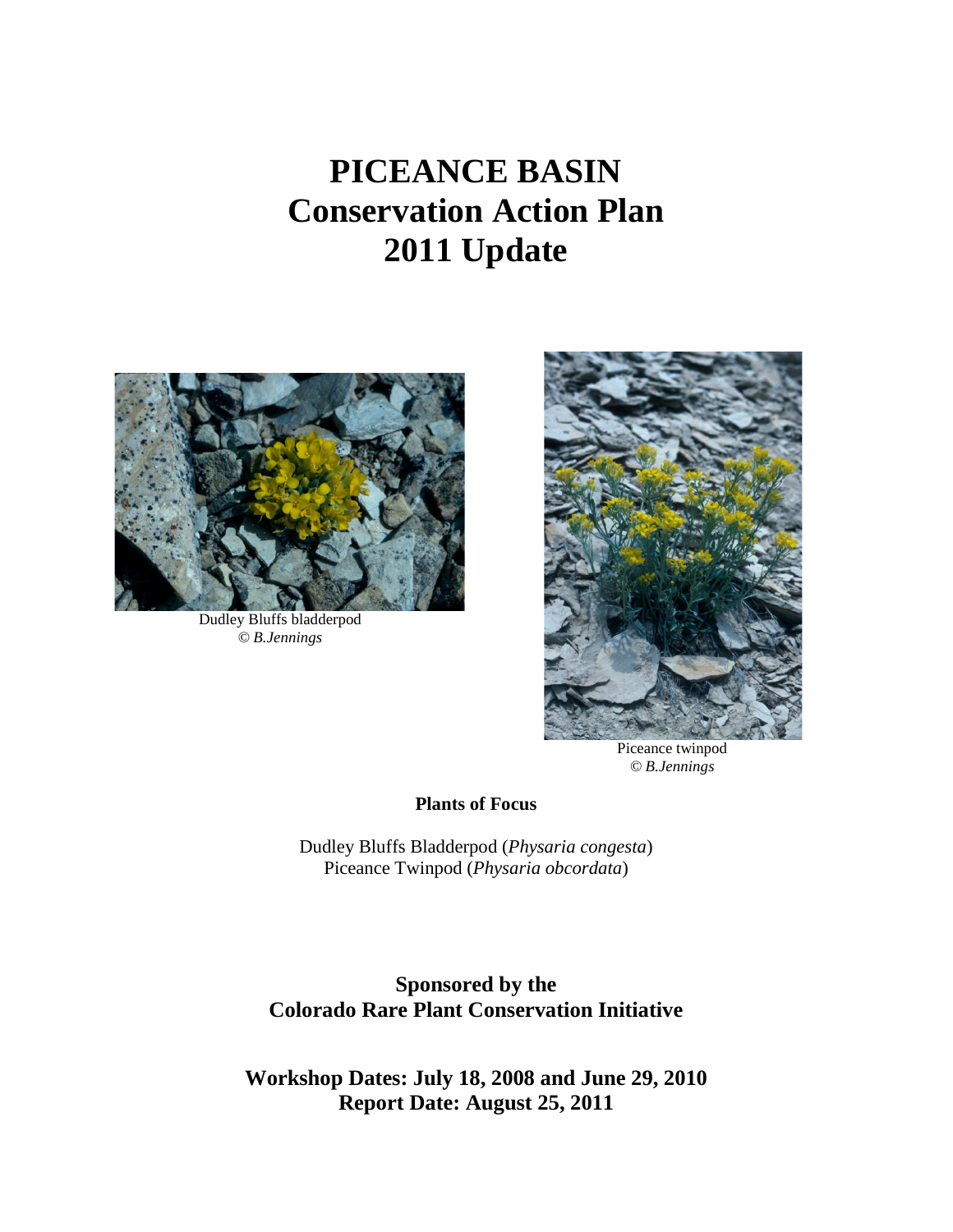## **Table of Contents**

Attachment 1. Additional key species and plant communities in the Piceance area. .......... 22

Panjabi, S. and B. Neely. 2010. Piceance Basin Conservation Action Plan 2011 Update. Prepared by The Nature Conservancy and the Colorado Natural Heritage Program. Unpublished report prepared for the National Fish and Wildlife Foundation.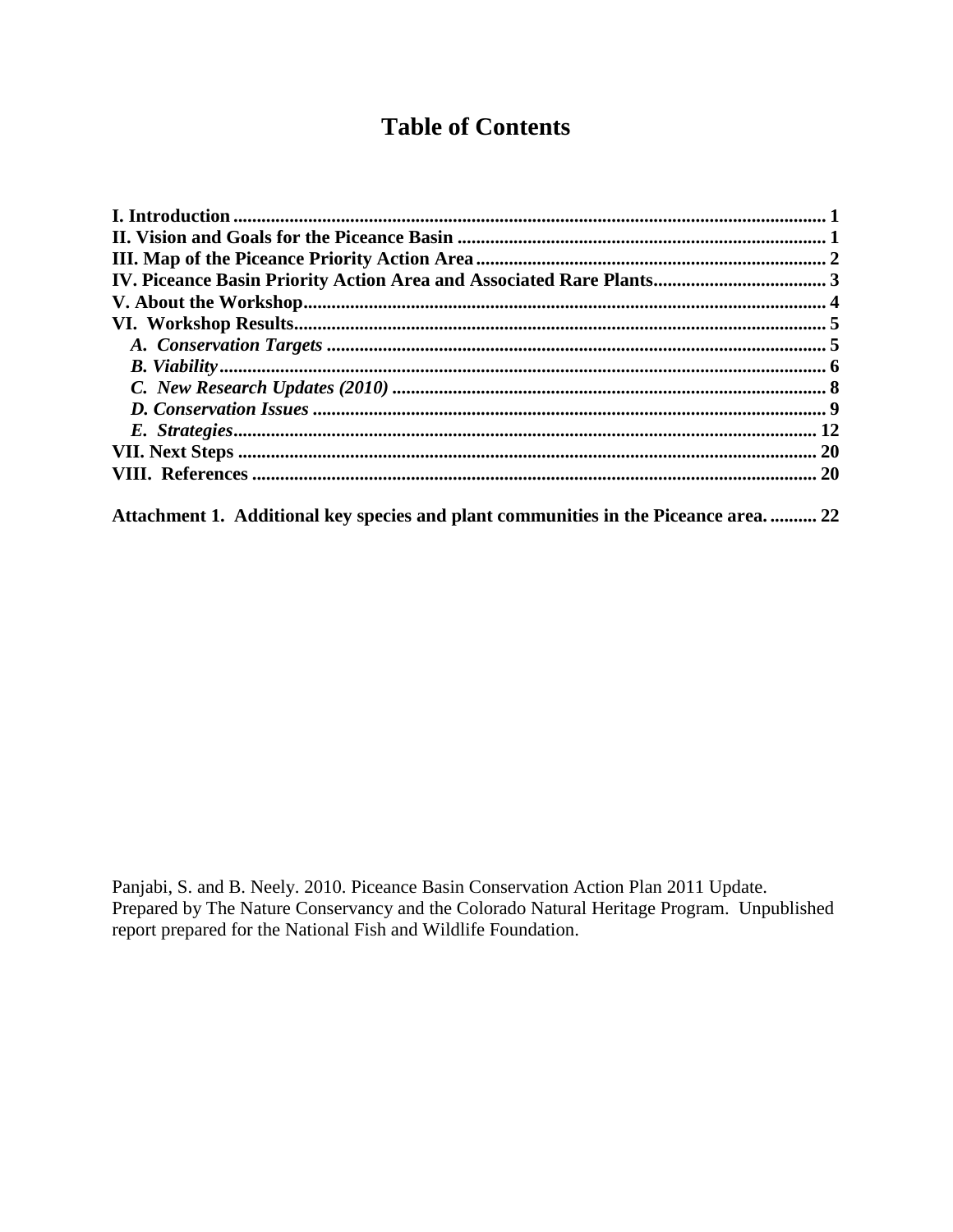## <span id="page-2-0"></span>**I. Introduction**

A preliminary Conservation Action Plan was developed in July of 2008 (Panjabi et al. 2008; available on-line at [http://www.cnhp.colostate.edu/teams/botany.asp#initiative\)](http://www.cnhp.colostate.edu/teams/botany.asp#initiative) and focused on the conservation of two globally imperiled plant species, Piceance twinpod (*Physaria obcordata*) and Dudley Bluffs bladderpod (*Physaria congesta*). Participants of a 2010 follow-up workshop held in June 2010 reviewed all available information on these two target species, updated species occurrence information, and developed a vision and long-term ecological goals. Participants discussed the need to include additional species, ecosystems, landscape context, and geology to add value in this specific effort. The participants then updated information from the 2008 plan (Panjabi et al. 2008) on viability, threats, and strategies. This report serves as a comprehensive update to the 2008 plan. The primary audience is intended to be the workshop participants and other stakeholders interested in helping to implement the strategies and conserve the imperiled plant species and their habitats in the Piceance Basin.

## <span id="page-2-1"></span>**II. Vision and Goals for the Piceance Basin**

#### **Vision**

- 1. Populations of the imperiled plants Dudley Bluffs bladderpod and Piceance twinpod (and other imperiled plants) and their habitats thrive within functioning ecosystems.
- 2. A coalition of partners is working together to ensure their long-term survival and stewardship.

#### **Long-term Ecological Goals**

- 1. Conserve all viable and restorable occurrences of the Dudley Bluffs bladderpod (7 occurrences) and Piceance twinpod (10 occurrences)
- 2. Conserve at least 2,000 acres of habitat for both imperiled plants
- 3. Maintain/restore a mosaic of high quality plant communities (within a minimum buffer area of 600 meters surrounding the occurrences).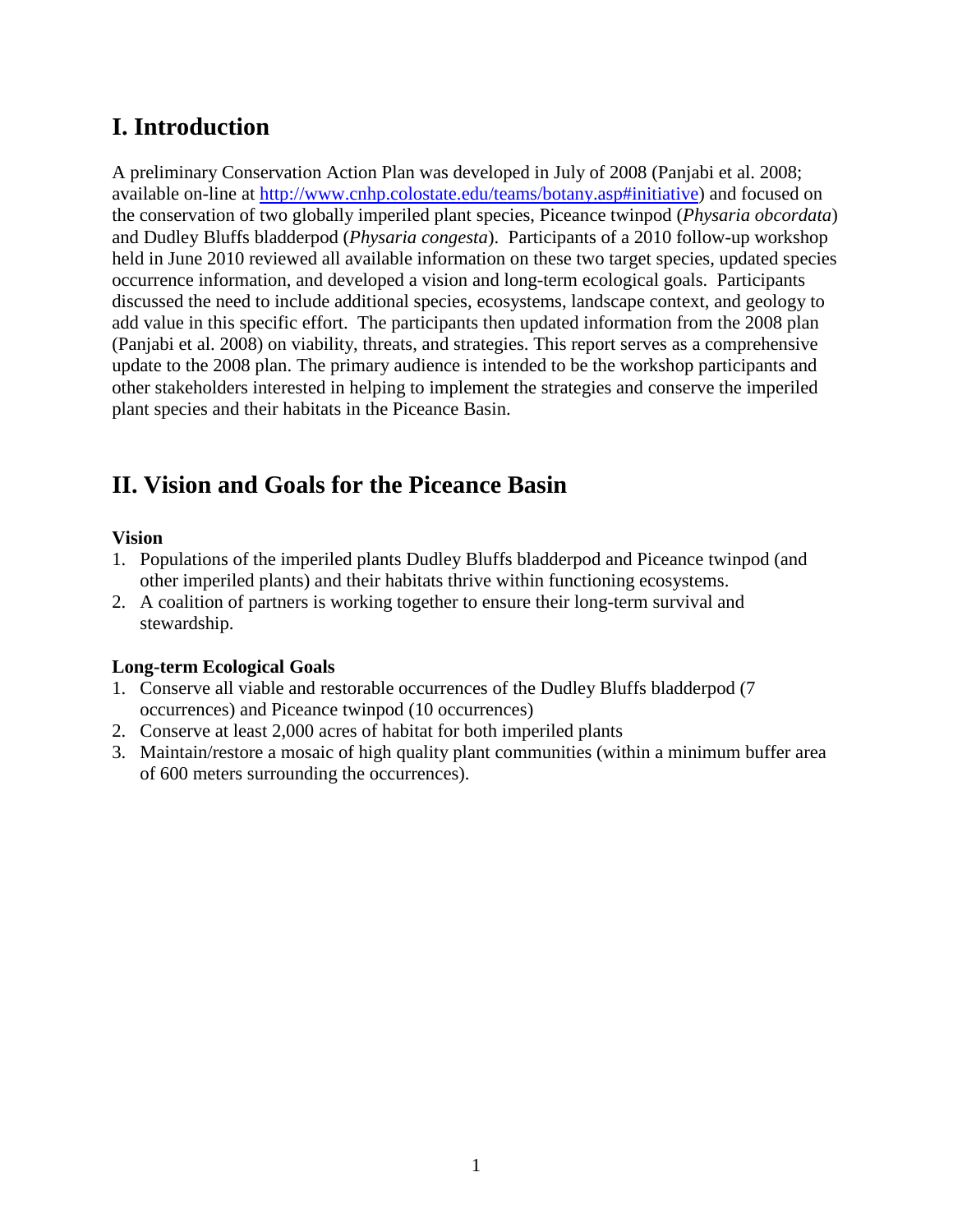## <span id="page-3-0"></span>**III. Map of the Piceance Priority Action Area**

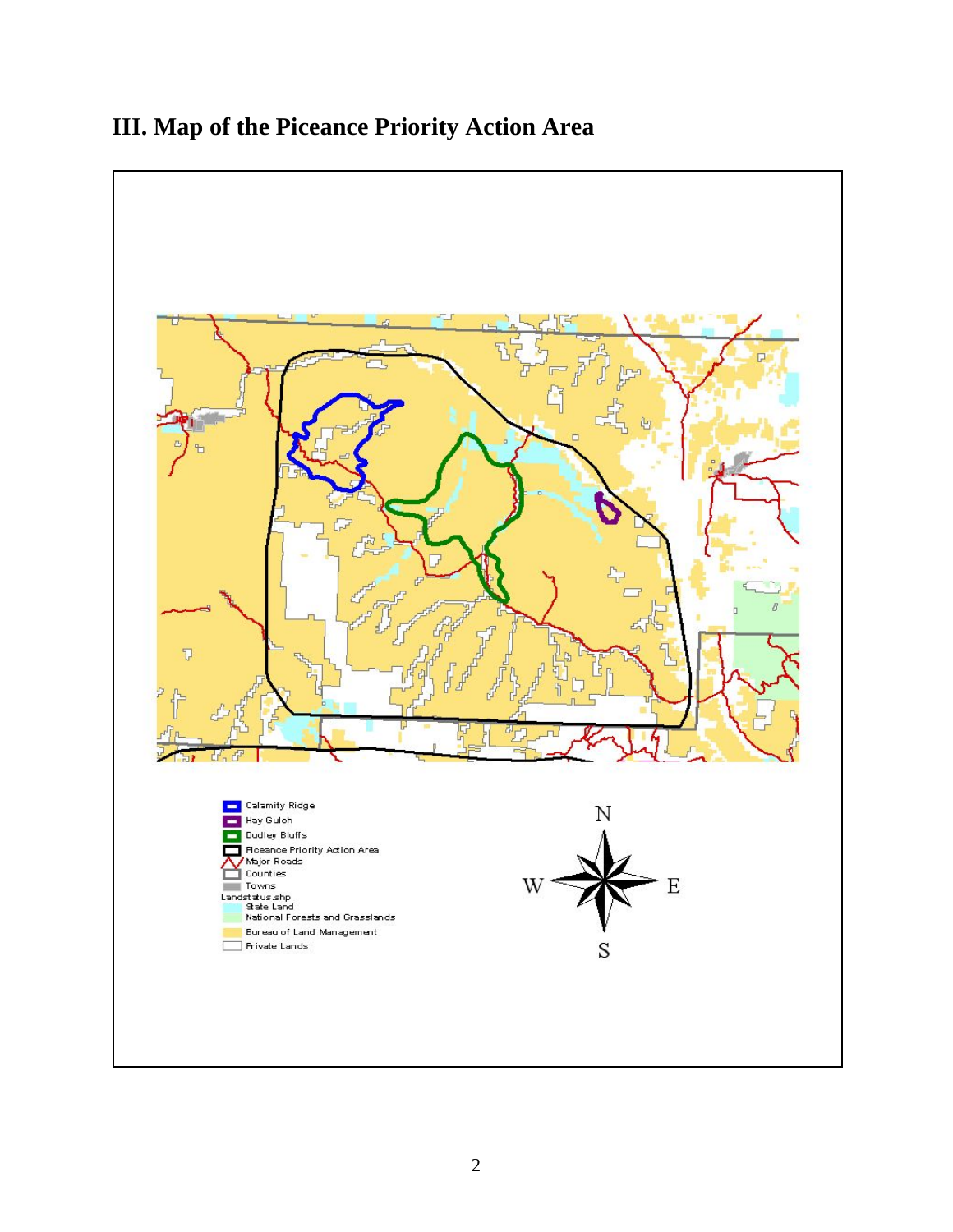## <span id="page-4-0"></span>**IV. Piceance Basin Priority Action Area and Associated Rare Plants**

This document focuses on rare plants within the Piceance Priority Action Area as identified by the Colorado Rare Plant Conservation Initiative (RPCI). To date, RPCI has identified seven such areas across Colorado. A Priority Action Area is an area needing immediate conservation action to prevent the need for listing, extinction, or further losses of imperiled plant species. Selection was based on the level of imperilment of rare plant species, quality of the occurrences, urgency of the management and protection actions, and other opportunities such as funding and land ownership patterns. These areas are based on the Potential Conservation Areas identified by the Colorado Natural Heritage Program, at Colorado State University, with input by the RPCI and the Rare Plant Technical Committee (RPTC).

Located in Rio Blanco County, the Piceance Action Area includes all known occurrences of Dudley Bluffs bladderpod (*Physaria congesta=Lesquerella congesta;* G1, listed as threatened by the U.S. Fish and Wildlife Service) and Piceance twinpod (*Physaria obcordata;* G1G2, listed threatened) (Table 2). This Area occurs within the vicinity of the Upper Colorado River Corridor Priority Landscape identified by the Upper White River Basin Priority Landscape by the Colorado Conservation Partnership.

| Common               | <b>Scientific</b>                       | <b>Known occurrences</b>                              | Global         | <b>Status</b>         | <b>CNHP Rare Plant</b>  |
|----------------------|-----------------------------------------|-------------------------------------------------------|----------------|-----------------------|-------------------------|
| name                 | name                                    |                                                       | $rank^*$       |                       | <b>Field Guide Link</b> |
|                      | Focus of the workshop and this document |                                                       |                |                       |                         |
| <b>Dudley Bluffs</b> | Physaria                                | Seven in the world,                                   | G1             | Listed                | http://www.cnhp.colost  |
| bladderpod           | congesta                                | all in Rio Blanco                                     |                | Threatened on         | ate.edu/rareplants/PDB  |
|                      | $=$ Lesquerell                          | County, Colorado                                      |                | the ESA               | RA1N1T0.html            |
|                      | a congesta)                             |                                                       |                |                       |                         |
| Piceance             | Physaria                                | Ten in the world, all                                 | G1G2           | Listed                | http://www.cnhp.colost  |
| twinpod              | obcordata                               | in Rio Blanco                                         |                | Threatened on         | ate.edu/rareplants/PDB  |
|                      |                                         | County, Colorado                                      |                | the ESA               | RA220H0.html            |
|                      |                                         | Other important rare plants – focus of future efforts |                |                       |                         |
| Piceance             | Lesquerella                             | Colorado endemic:                                     | G <sub>2</sub> | none                  |                         |
| bladderpod           | parviflora                              | Rio Blanco, Garfield,                                 |                |                       |                         |
|                      |                                         | and Mesa cos.                                         |                |                       |                         |
| Sun-loving           | Thalictrum                              | Colorado endemic:                                     | G2             | <b>USFS</b> sensitive |                         |
| meadowrue            | heliophilum                             | Rio Blanco, Garfield,                                 |                |                       |                         |
|                      |                                         | Mesa cos.                                             |                |                       |                         |
| Narrow-stem          | Gilia                                   | Utah and Colorado:                                    | G <sub>3</sub> | <b>BLM</b> sensitive  |                         |
| gilia                | stenothrysa                             | Mesa and Rio Blanco                                   |                |                       |                         |
|                      |                                         | cos.                                                  |                |                       |                         |
| Rollins' cat's-      | Oreocarya                               |                                                       | G <sub>3</sub> | <b>BLM</b> sensitive  |                         |
| eye                  | rollinsii                               |                                                       |                |                       |                         |
| Many-stem            | <b>Nuttallia</b>                        |                                                       | G <sub>3</sub> | none                  | Not included in Guide   |
| stickleaf            | multicaulis                             |                                                       |                |                       |                         |
| Utah gentian         | Gentianella                             |                                                       | G <sub>3</sub> | <b>BLM</b> sensitive  |                         |
|                      | tortuosa                                |                                                       |                |                       |                         |
| Fremont's            | Penstemon                               |                                                       | G3G4T2         | none                  | Not included in Guide   |
| beardtongue          | <i>fremontii</i> var.                   |                                                       |                |                       |                         |
|                      | glabrescens                             |                                                       |                |                       |                         |

**Table 2.** Plants of Focus in the Piceance Priority Action Area

\*G1 = critically imperiled. G2 = imperiled. For more detail on global ranks please visit the Colorado Natural Heritage Program's website at http://www.cnhp.colostate.edu/heritage.html.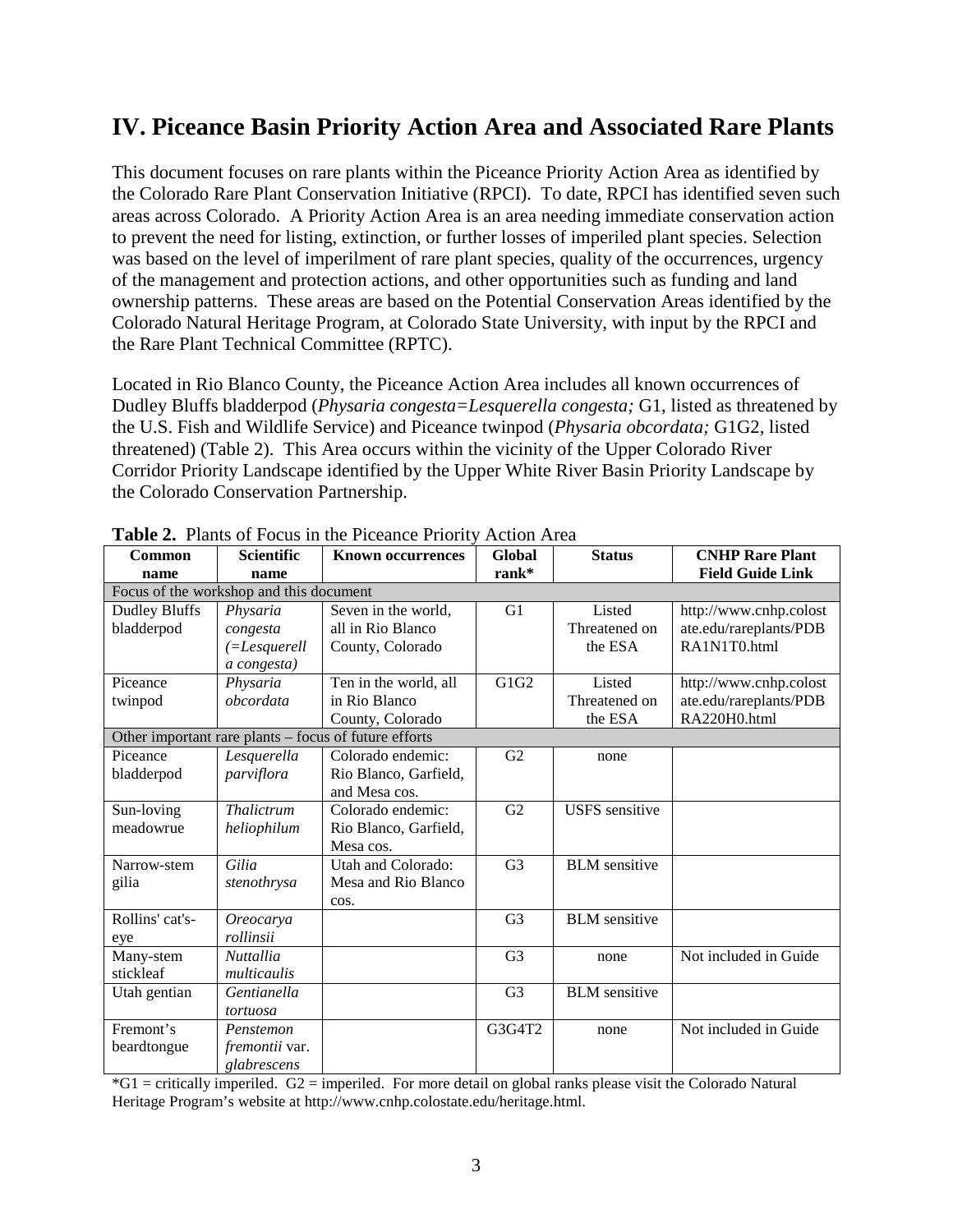Dudley Bluffs bladderpod is a very small plant in the Mustard family (Brassicaceae). The plants are perennial, have star-shaped hairs, and bright yellow flowers that bloom early in the spring (April-May). Piceance twinpod is more robust, and is also a yellow flowered perennial in the Mustard family. The Piceance twinpod is similarly limited in its distribution and rarity. Both of these species grow on barren white shale outcrops of the Green River and Uintah Formations of Rio Blanco, Colorado, and nowhere else in the world.

The habitat of these two imperiled species is threatened by oil and gas development, oil shale and nahcolite mining, road construction and maintenance, weed infestations, ORV use, wind energy development, overgrazing, and trampling by wild horses.

Although the focus of the workshop was on the globally imperiled plants, Attachment 1 describes other significant species and plant communities in this area. A full suite of biodiversity values should be considered during more expansive conservation planning efforts for this area.

## <span id="page-5-0"></span>**V. About the Workshop**

**Purpose:** The objective of the 2008 workshop was to identify strategies for conserving the Dudley Bluffs bladderpod and Piceance twinpod based on an assessment of the viability and threats to their occurrences. The objectives of the 2010 workshop were to review progress, update viability, conservation issues, and conservation strategies.

**Origin:** The Rare Plant Conservation Initiative (RPCI) is a diverse partnership of public and private organizations dedicated to conserving Colorado's natural heritage by improving the protection and stewardship of the state's most important plants. RPCI is developing a strategy for the conservation of Colorado's most imperiled plant species. As part of this effort, the group is working with partners to identify statewide and site-specific strategies in areas with (a) the most imperiled species, and (b) a reasonable likelihood of conservation success. For site-specific strategies, RPCI partners identified seven priority action areas around the state: Adobe Hills, Arkansas Valley Barrens, Middle Park, North Park, Pagosa Springs, Piceance Basin, and Roan Cliffs. For each of these areas, RPCI led a workshop during the summer of 2008 with local partners to identify priority conservation strategies.

**Workshop date:** The initial workshop was held on July 18, 2008, and the follow-up workshop was held June  $29<sup>th</sup> - 30<sup>th</sup>$ , 2010.

| <b>Name</b>                     | <b>Affiliation</b>                |  |  |  |  |  |
|---------------------------------|-----------------------------------|--|--|--|--|--|
| <b>Attended</b>                 |                                   |  |  |  |  |  |
| Susan Panjabi (co-facilitator)* | Colorado Natural Heritage Program |  |  |  |  |  |
| Betsy Neely (co-facilitator)*   | The Nature Conservancy            |  |  |  |  |  |
| Sara Clark*                     | Utah State University             |  |  |  |  |  |
| Lisa Foy $*$                    | <b>Hayden Wing Consultants</b>    |  |  |  |  |  |
| Gina Glenne*                    | U.S. Fish and Wildlife Service    |  |  |  |  |  |
| Ken Holsinger                   | Bureau of Land Management         |  |  |  |  |  |
| Brianna Potts*                  | <b>Bureau of Land Management</b>  |  |  |  |  |  |

#### **Workshop Participants (2010 participants are marked with an \*):**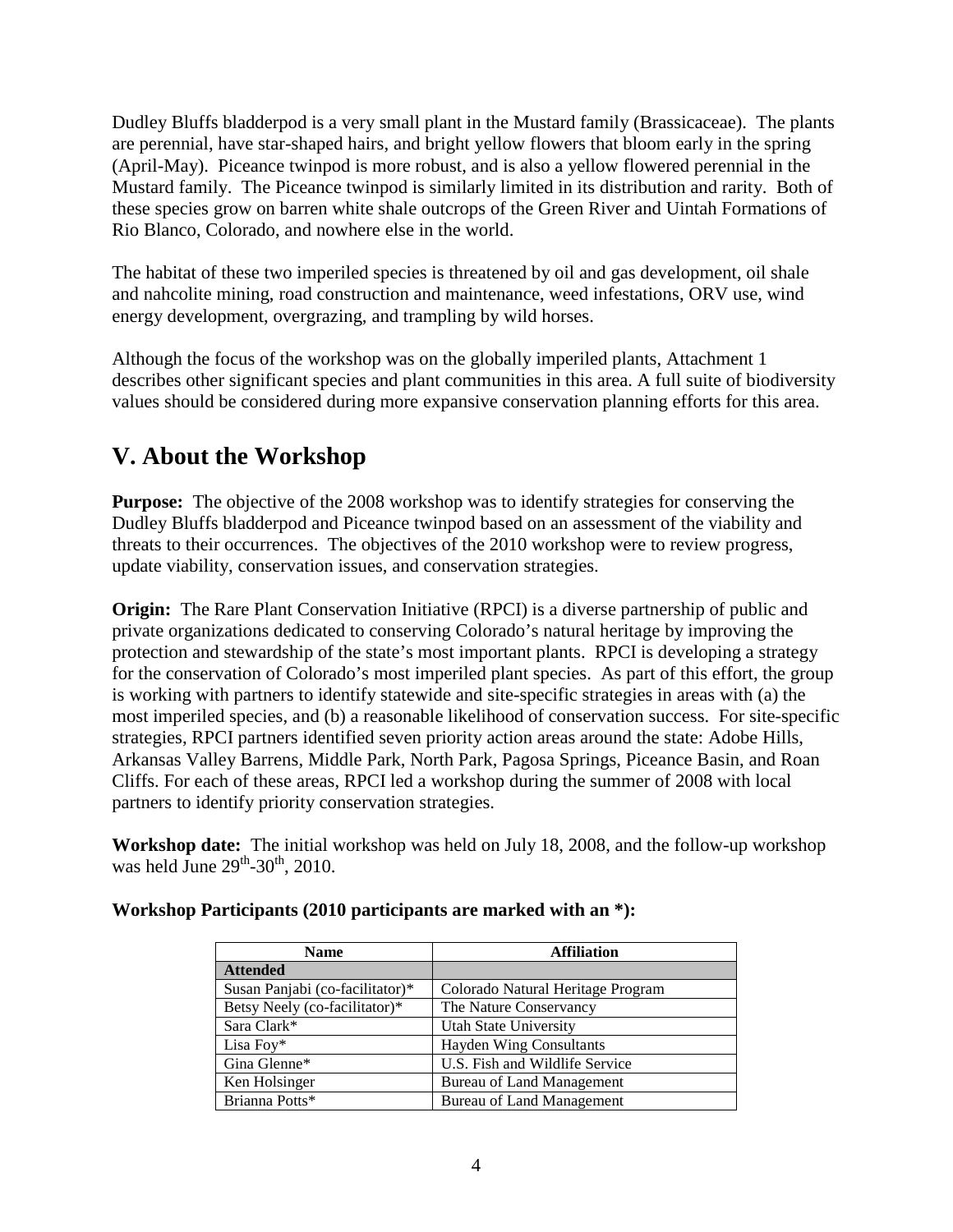| <b>Name</b>             | <b>Affiliation</b>                          |
|-------------------------|---------------------------------------------|
| James Roberts*          | <b>Bureau of Land Management</b>            |
| <b>Rusty Roberts</b>    | Private consultant formerly with the BLM    |
| Peggy Lyon              | Colorado Natural Heritage Program           |
| Janis Huggins           | Colorado Natural Heritage Program           |
| Jill Schulte*           | <b>Bureau of Land Management</b>            |
| Jennifer Wilkening      | Colorado Natural Areas Program              |
| <b>Unable to Attend</b> |                                             |
| <b>Brian Kurzel</b>     | Colorado Natural Areas Program              |
| <b>Susan Dorsey</b>     | Yampa Valley Land Trust                     |
| Ellen Mayo              | US Fish and Wildlife                        |
| Erin Robertson          | <b>Center for Native Ecosystems</b>         |
| Paige Lewis             | The Nature Conservancy                      |
| Carol Dawson            | <b>Bureau of Land Management</b>            |
| Denise Culver           | Colorado Natural Heritage Program           |
| <b>Other Contacts</b>   |                                             |
| Geoff Blakeslee         | The Nature Conservancy                      |
| Vince Tedpidino         | <b>Utah State University</b>                |
| John Broderick          | <b>CDPW NW Senior Terrestrial Biologist</b> |
| Mike Klish              | <b>Westwater Engineering</b>                |
| <b>Tom Knowles</b>      | CDOW District Wildlife Manager in Meeker    |

### <span id="page-6-0"></span>**VI. Workshop Results**

#### <span id="page-6-1"></span>*A. Conservation Targets*

Using The Nature Conservancy's (TNC) site conservation planning workshop methodology, "conservation targets" are a limited suite of species, communities, and/or ecological systems, or specific locations of these elements of biodiversity (e.g., occurrences, sub-occurrences, or other areas) that are the basis for setting goals, identifying conservation strategies, and measuring conservation effectiveness. At the Piceance Basin Priority Action Area the targets are specific locations of the threatened plants, identified more specifically based on land ownership.

At the 2008 Piceance Basin workshop, we organized the occurrences of Dudley Bluffs bladderpod and Piceance twinpod into seven targets based on landownership within three "Potential Conservation Areas" (PCAs) as identified by the Natural Heritage Program (Table 3). A PCA represents CNHP biologists' best estimate of the primary area required to support the long-term survival of species or communities of interest or concern. Distinguishing between different landowners enabled us to effectively evaluate threats and identify meaningful strategies later in the workshop. The 2010 implementation meeting participants added four targets (Lower Greasewood BLM, Lower Greasewood private, Cathedral Bluffs BLM and Cathedral Bluffs private) for a total of eleven targets listed in **Table 3** below.

At the 2010 meeting, new occurrence information was reported and summarized from Hayden-Wing Associates, CNHP, CNAP, USFWS, BLM, Bio-Logic and Denver Botanic Gardens. Many researchers had the opportunity to make observations; results are integrated in CNHP database at CSU (CNHP 2011).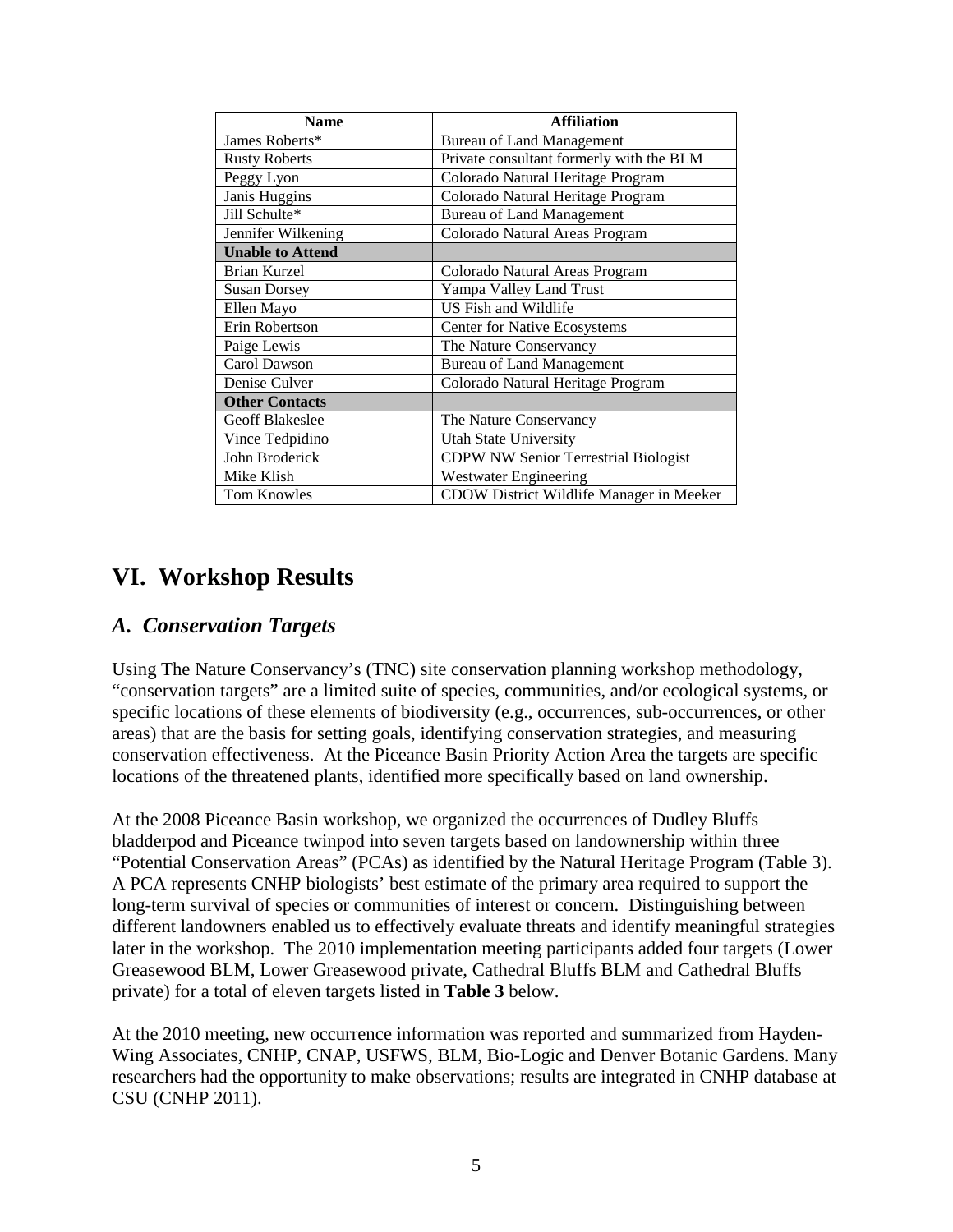**Table 3.** A total of eleven conservation targets for the Piceance Priority Action Area are based on landownership and presence of Dudley Bluffs bladderpod, Piceance twinpod and other rare plant species. For example, there are three targets identified for the imperiled species at the Dudley Bluffs site: Dudley Bluffs BLM, Dudley Bluffs CDOW, and Dudley Bluffs private.

| Target area (each area is a "Potential"<br>Conservation Area" (PCA) as<br>identified by CNHP; Biodiversity | <b>Associated</b><br>landownership                                       | Targets and other significant species<br>and plant communities present in area,<br>followed by highest occurrence rank*                                                                                                                       |
|------------------------------------------------------------------------------------------------------------|--------------------------------------------------------------------------|-----------------------------------------------------------------------------------------------------------------------------------------------------------------------------------------------------------------------------------------------|
| significance rank follows the PCA                                                                          |                                                                          | (some areas support more than one                                                                                                                                                                                                             |
| name)                                                                                                      |                                                                          | occurrence of listed element)                                                                                                                                                                                                                 |
| Dudley Bluffs-B1**                                                                                         | <b>BLM</b><br>$\blacksquare$<br><b>CDOW</b><br>п<br>Private<br>п         | Dudley Bluffs bladderpod-A-only known<br>occurrences<br>Piceance twinpod-A-best known<br>٠<br>occurrences<br>Piceance bladderpod-B<br>٠<br>Fremont beardtongue-E<br>٠<br>Many-stem stickleaf-B<br>$\blacksquare$<br>Rollins' cat's eye-E<br>٠ |
|                                                                                                            |                                                                          | Western slope grassland-B<br>$\blacksquare$<br>Cold desert shrubland-B<br>٠                                                                                                                                                                   |
| Calamity Ridge-B2                                                                                          | <b>BLM</b><br>$\blacksquare$<br>Private<br>п                             | Piceance twinpod-B<br>٠<br>Many stem stick leaf-B<br>٠<br>Piceance bladderpod-H<br>٠<br>Western slope grassland-C<br>٠<br>Mesic western slope PJ-A<br>$\blacksquare$                                                                          |
| Hay Gulch-B2                                                                                               | <b>BLM</b><br>П<br>CDOW-Piceance<br>п<br>State Wildlife Area             | Piceance twinpod-B<br>$\blacksquare$<br>Western slope grassland-B<br>٠                                                                                                                                                                        |
| Lower Greasewood-B3                                                                                        | <b>BLM</b><br>$\blacksquare$<br>Private (gap map<br>٠<br>shows only BLM) | $\blacksquare$<br>Fremont's beardtongue-H<br>Narrow-stem gilia-A<br>٠                                                                                                                                                                         |
| Cathedral Bluffs-B2                                                                                        | <b>BLM</b><br>$\blacksquare$<br>Private<br>п                             | Piceance bladderpod-A<br>٠<br>Sun-loving meadowrue-B<br>٠<br>Utah gentian AC<br>Many stem stickleaf-C<br>п                                                                                                                                    |

\* CNHP assigns a rank to each occurrence using the following codes:  $A = Very good$ ;  $B = good$ ;  $C = fair$ ;  $D = poor$ ; E=extant/viability unknown; H = possibly extirpated/ possibly extinct; X presumed extirpated/presumed extinct \*\*B1= Area of Outstanding Biodiversity Significance; B2=Area of Very High Biodiversity Significance; B3=Area of High Biodiversity Significance.

### <span id="page-7-0"></span>*B. Viability*

"Viability" per TNC terminology is the "health" or "functionality" of the conservation targets. During the Workshop we attempted to answer two key questions through the viability assessment: *How do we define 'health' (viability) for each of our targets?* and *What is the current status of each of our targets?*

Table 4 shows the viability for each occurrence as previously identified by the Colorado Natural Heritage Program (CNHP). We do not show viability by *land ownership* because CNHP identifies viability by *occurrence*. Any one occurrence can occur on multiple land ownerships.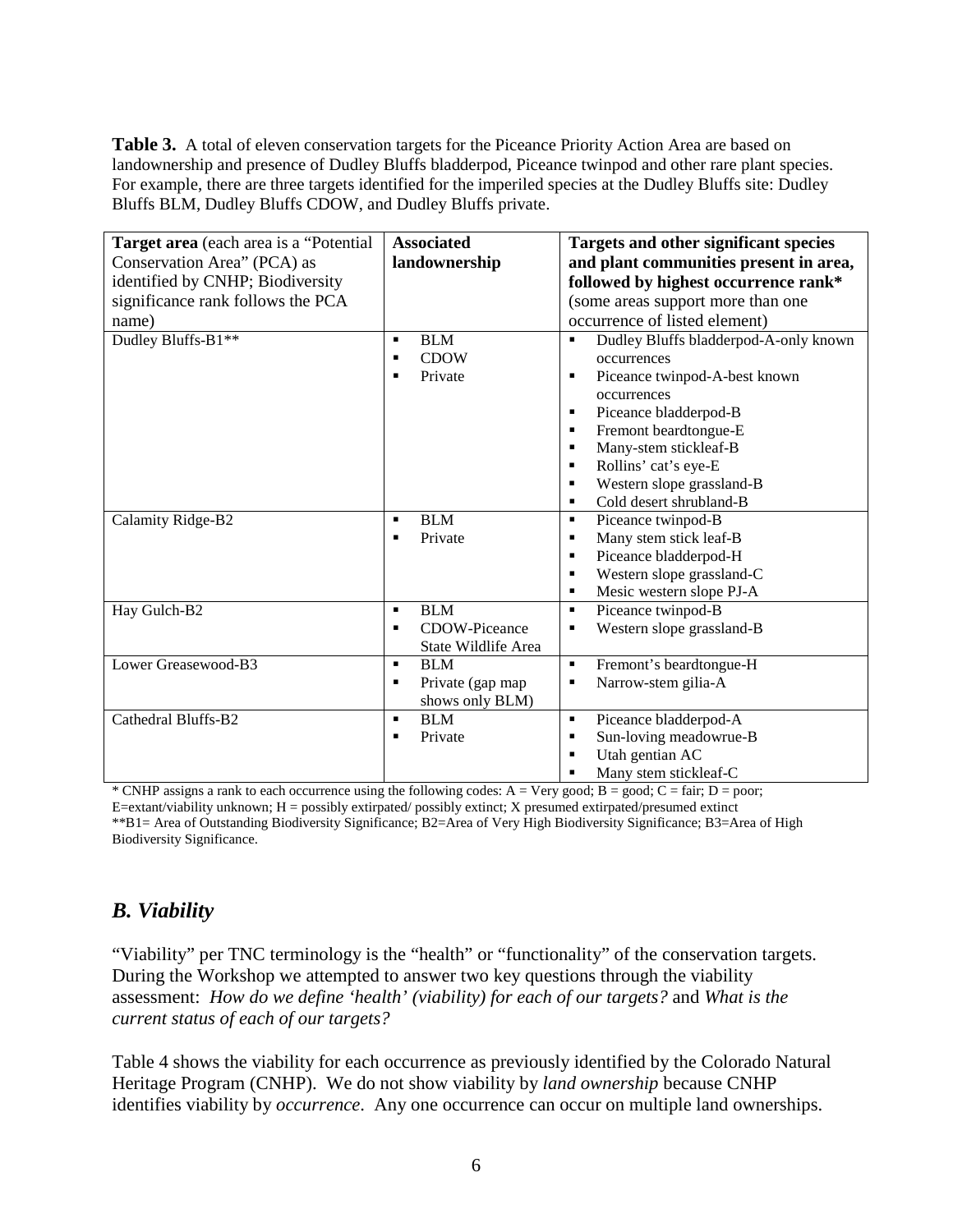Table 4. Viability of all of the Known Occurrences of the two Threatened Plants, organized by area.

|                                 |                 | <b>Occurrence ID#</b> |
|---------------------------------|-----------------|-----------------------|
| <b>Target Area</b>              | Viability Rank* | (CNHP)                |
| <b>Dudley Bluffs bladderpod</b> |                 |                       |
| <b>Dudley Bluffs</b>            | A               | 1                     |
| <b>Dudley Bluffs</b>            | A               | 3                     |
| <b>Dudley Bluffs</b>            | A               | 5                     |
| <b>Dudley Bluffs</b>            | A               | 6                     |
| <b>Dudley Bluffs</b>            | B               | 7                     |
| <b>Dudley Bluffs</b>            | B               | 14                    |
| <b>Dudley Bluffs</b>            | A               | 16                    |
| Piceance twinpod                |                 |                       |
| <b>Dudley Bluffs</b>            | AB              | 5                     |
| <b>Dudley Bluffs</b>            | C               | 6                     |
| <b>Dudley Bluffs</b>            | A               | 7                     |
| <b>Dudley Bluffs</b>            | B               | 8                     |
| <b>Dudley Bluffs</b>            | $\mathcal{C}$   | 9                     |
| <b>Dudley Bluffs</b>            | C               | 11                    |
| <b>Calamity Ridge</b>           | В               | 1                     |
| <b>Calamity Ridge</b>           | A               | 3                     |
| Hay Gulch                       | B               | 14                    |
| Not yet assigned                | E               | 13                    |

\* CNHP assigns a rank to each occurrence using the following codes:  $A = Very good; B = good;$  $C = \text{fair}$ ; D = poor; E=extant/viability unknown; H = possibly extirpated/ possibly extinct; X presumed

extirpated/presumed extinct

The overall viability rankings of A-C for each occurrence were based on a systematic assessment of the components of viability, or indicators and associated indicator ratings as shown in table 5 below. These components of viability are "rolled up" into the overall viability rank.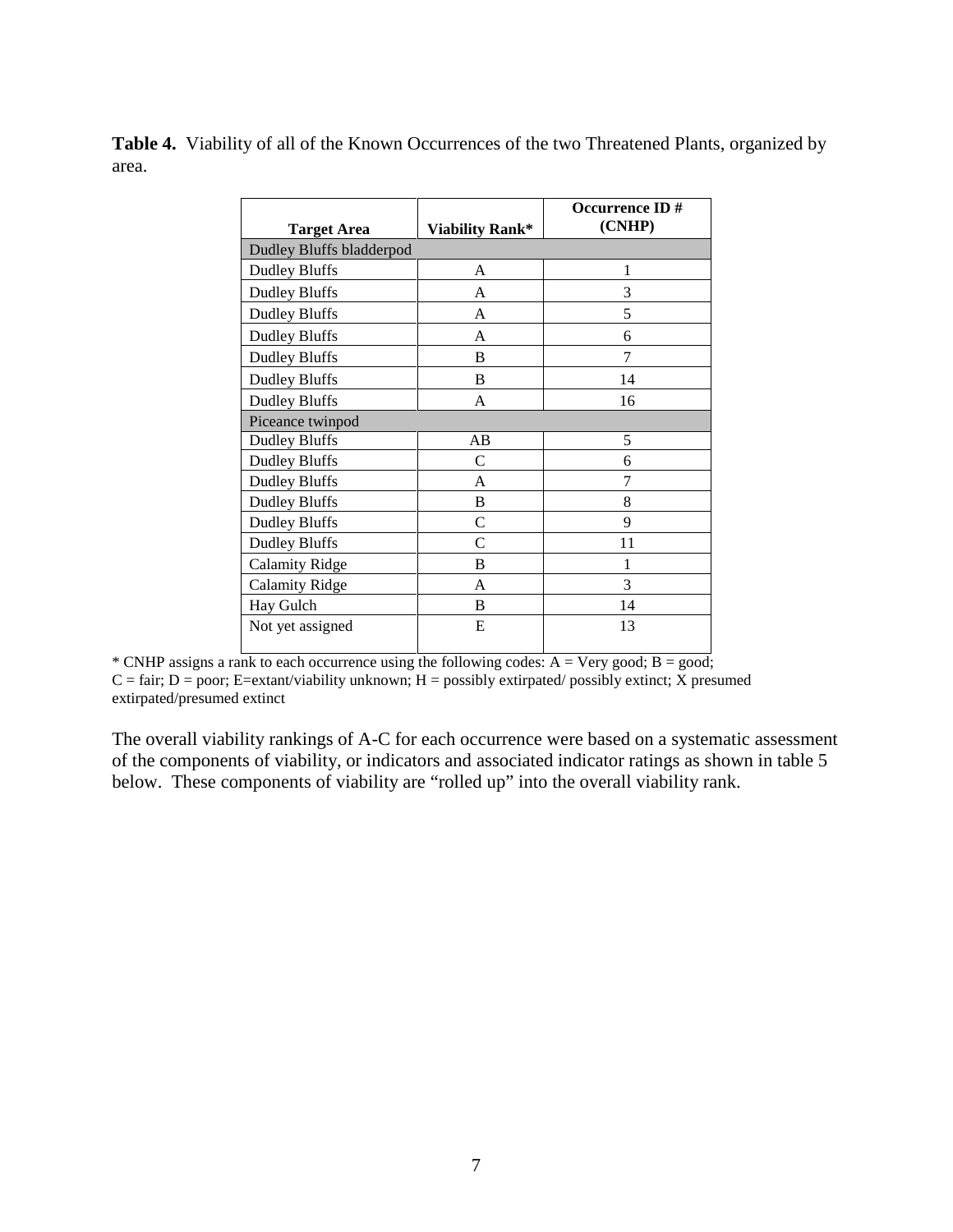|                                                                         |                                                | Indicator rating criteria                                                                                         |                                                                                                                               |                                                                                                                         |                                                                                                               |  |  |  |  |  |  |  |
|-------------------------------------------------------------------------|------------------------------------------------|-------------------------------------------------------------------------------------------------------------------|-------------------------------------------------------------------------------------------------------------------------------|-------------------------------------------------------------------------------------------------------------------------|---------------------------------------------------------------------------------------------------------------|--|--|--|--|--|--|--|
| Key Attribute                                                           | Indicator                                      | $D - Poor$<br>$C$ - Fair                                                                                          |                                                                                                                               | $\mathbf{B}$ - Good                                                                                                     | $\bf{A}$ - Very<br>Good                                                                                       |  |  |  |  |  |  |  |
| Intactness of<br>occurrence and<br>surrounding area                     | % fragmentation                                | Highly<br>fragmented                                                                                              | Moderately<br>fragmented                                                                                                      | Limited<br>fragmentation                                                                                                | Unfragmented                                                                                                  |  |  |  |  |  |  |  |
| Population<br>structure $\&$<br>recruitment                             | Evidence of<br>reproduction                    | Little or no<br>evidence of<br>successful<br>repro. (few<br>seedlings<br>and/or $no$<br>flowering or<br>fruiting) | Less<br>productive,<br>but still<br>viable with<br>evidence of<br>flowering<br>and/or<br>fruiting and<br>mixed age<br>classes | Good likelihood<br>of long-term<br>viability as<br>evidenced by<br>flowering,<br>fruiting, and<br>mixed age<br>classes. | Excellent<br>viability as<br>evidenced by<br>high %<br>flowering and<br>fruiting, and<br>mixed age<br>classes |  |  |  |  |  |  |  |
| Species<br>composition /<br>dominance                                   | Percent ground<br>cover of invasive<br>species | $>50\%$ cover                                                                                                     | $11 - 50%$<br>cover                                                                                                           | $1-10\%$ cover                                                                                                          | $<1\%$ cover                                                                                                  |  |  |  |  |  |  |  |
| Population size<br>& dynamics for<br><b>Dudley Bluffs</b><br>bladderpod | # individuals                                  |                                                                                                                   | 50-1,000                                                                                                                      | 1,000-10,000                                                                                                            | >10,000                                                                                                       |  |  |  |  |  |  |  |
| Population size<br>& dynamics for<br><b>Piceance</b><br>twinpod         | # individuals                                  | <20                                                                                                               | 20-1,000                                                                                                                      | 1,000-5,000                                                                                                             | >5,000                                                                                                        |  |  |  |  |  |  |  |

**Table 5.** Basis for viability ratings.

### <span id="page-9-0"></span>*C. New Research Updates (2010)*

1. Recovery planning: the USFWS prepared a recovery plan for these species (one plan for both species, currently being reviewed by the USFWS regional office). It is important that this conservation plan does not duplicate USFWS efforts.

Citation: U.S. Fish and Wildlife Service. 2011. Draft Revised Recovery Plan for *Physaria congesta* (Dudley Bluffs bladderpod) & *Physaria obcordata* (Dudley Bluffs twinpod). U.S. Fish and Wildlife Service, Grand Junction, Colorado.

2. Pollination study: the USFWS and CNAP are funding Sarah Clark's research project (at Utah State University, Logan, Utah) on the two mustard species.

Clark, Sarah. 2011. The Importance of Pollinators to Rare Plants in the Piceance Basin. The Field Press: A Publication of the Colorado Natural Areas Program Volume 12 (1). Pg 4.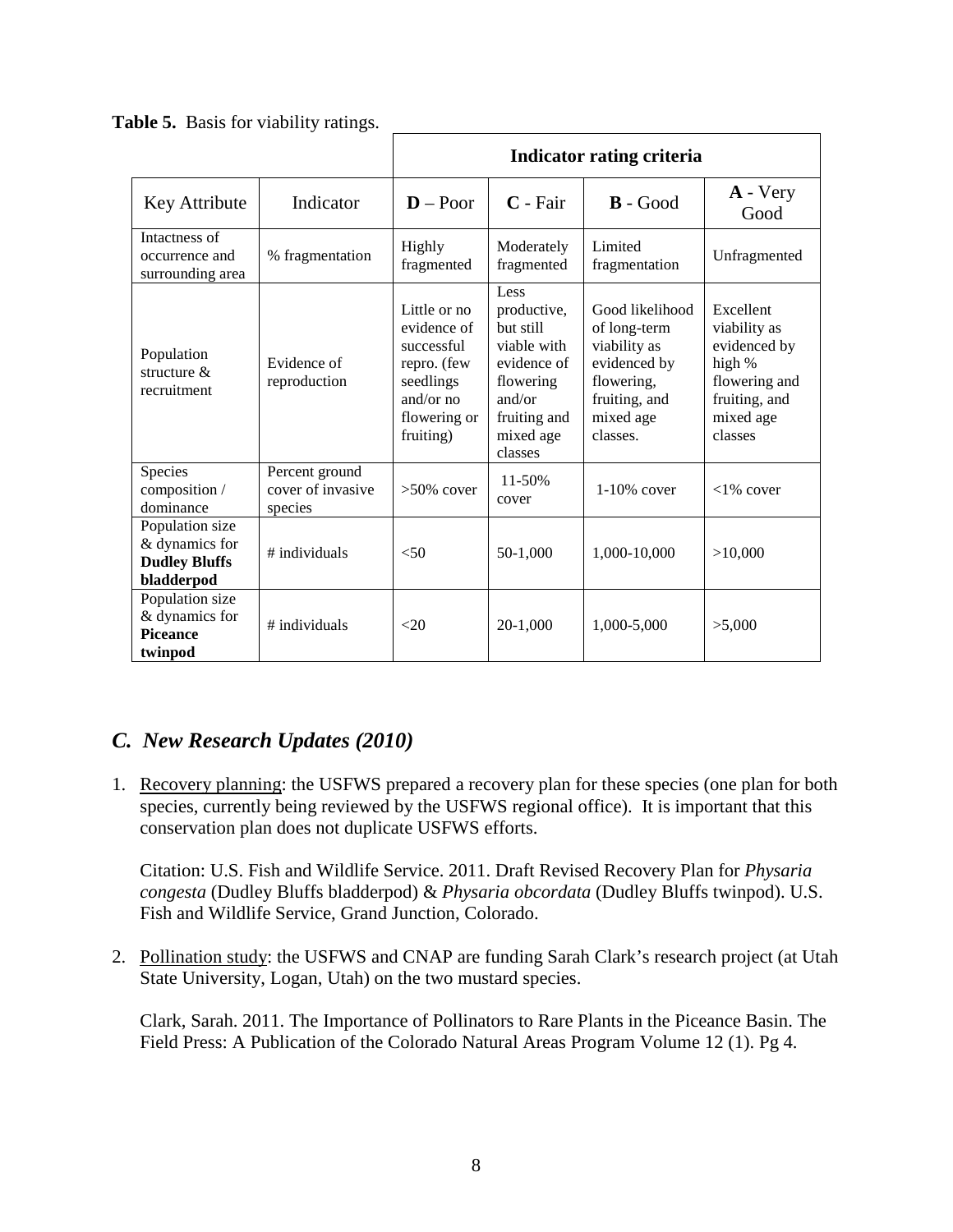Tepedino, Vince. 2009. The Pollination Biology of a Piceance Basin Endemic: *Physaria obcordata* (Cruciferae). An unpublished report prepared for the Colorado Natural Areas Program, Denver, Colorado, by adjunct professor, Utah State University, Logan, Utah.

- 3. Dust study: BIO-Logic is conducting research looking at the effects of dispersed development to the two plant species and their plant communities.
- 4. Genetic study: the Denver Botanic Gardens has collected genetic samples from all occurrences of the two mustard species. These data will be used to look at the genetics of both species, to assess if any populations are suffering from small population sizes, and to assess if dispersed development could be influencing the genetic make-up of either species.
- 5. Soil suitability study: ExxonMobil is working with Hayden-Wing to study the soil chemistry in occupied and unoccupied habitat in the Dudley Bluffs Area of Critical and Environmental Concern.
- 6. Fragmentation analyses: the USFWS, BLM, CNHP, and others are working on local and region-wide fragmentation studies. These analyses would be useful for tracking the rate of fragmentation and for tracking cumulative effects to the species.
- 7. Habitat modeling: the USFWS is working with the Colorado Natural Heritage Program (CNHP) on further habitat modeling for *Physaria congesta* and *P. obcordata.*

### <span id="page-10-0"></span>*D. Conservation Issues*

In addition to those discussed in the 2008 Conservation Action Plan (Panjabi et al. 2008), participants of the 2010 workshop considered the potential impacts to the target species from: climate change, cumulative effects, fragmentation, livestock use (horses, cattle, fencing), dust and chemicals used on roads to suppress dust. A full threats assessment is presented in **Table 6** below.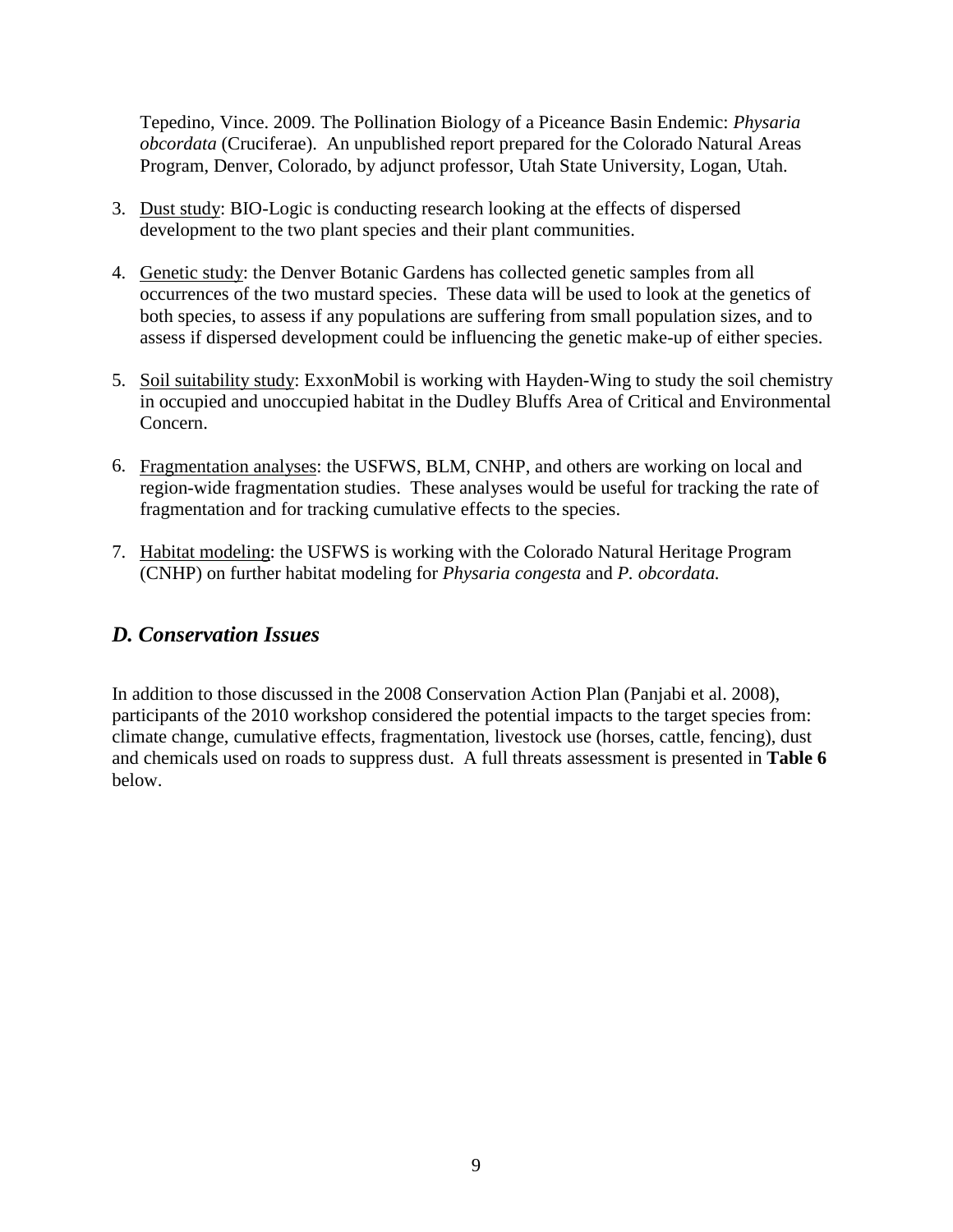| Area                       | Ownership<br>or Mgmt                                  | Natural gas extraction and coal bed<br>methane | Evaporative ponds | Utility, pipeline, and gas plant<br>construction | Mining (oil shale and nahcolite) | Invasives and control of invasives | Road construction | Road widening           | Road maintenance, including dust<br>suppression with chemicals | Trail or ditch maintenance | Habitat degradation from grazing and<br>trampling | Use by wild horses (trampling and<br>grazing/browsing) | Wild fire    | Climate change | Wind energy development | Off road vehicle use |
|----------------------------|-------------------------------------------------------|------------------------------------------------|-------------------|--------------------------------------------------|----------------------------------|------------------------------------|-------------------|-------------------------|----------------------------------------------------------------|----------------------------|---------------------------------------------------|--------------------------------------------------------|--------------|----------------|-------------------------|----------------------|
| Calamity<br>Ridge          | Private-<br>energy cos.<br>and private<br>land owners | H                                              |                   | H                                                | L                                | L                                  | H                 | $\overline{\mathbf{H}}$ | M                                                              |                            | L                                                 | L                                                      | $\mathbf{L}$ | $L-M?$         | L                       | L                    |
| Calamity<br>Ridge          | <b>BLM</b>                                            | $\overline{H}$                                 |                   | H                                                | L                                | L                                  | H                 | $\overline{H}$          | $\mathbf{M}$                                                   |                            | L                                                 | L                                                      | L            | $L-M?$         | L                       | L                    |
| Cathedral<br><b>Bluffs</b> | <b>BLM</b>                                            |                                                |                   | $\mathbf{M}$                                     | L                                |                                    |                   |                         | $\mathbf{L}$                                                   |                            |                                                   |                                                        |              | $L-M?$         | L                       |                      |
| Cathedral<br><b>Bluffs</b> | Private                                               |                                                |                   | M                                                | L                                |                                    |                   |                         | L                                                              |                            |                                                   |                                                        |              | $L-M?$         | L                       |                      |
| Dudley<br><b>Bluffs</b>    | <b>BLM</b><br>including<br><b>ACEC</b>                | H                                              |                   | $\mathbf H$                                      | L                                | L                                  | H                 | $\overline{H}$          | M                                                              |                            | $\overline{L}$                                    | $\overline{L}$                                         | $\mathbf{L}$ | $L-M?$         |                         | L                    |
| Dudley<br><b>Bluffs</b>    | <b>CDOW</b>                                           | H                                              | L                 | H                                                | L                                | L                                  | H                 | H                       | M                                                              |                            | L                                                 | L                                                      | L            | $L-M?$         |                         | L                    |

**Table 6. Summary of the conservation issues for Dudley Bluffs bladderpod and Piceance twinpod.**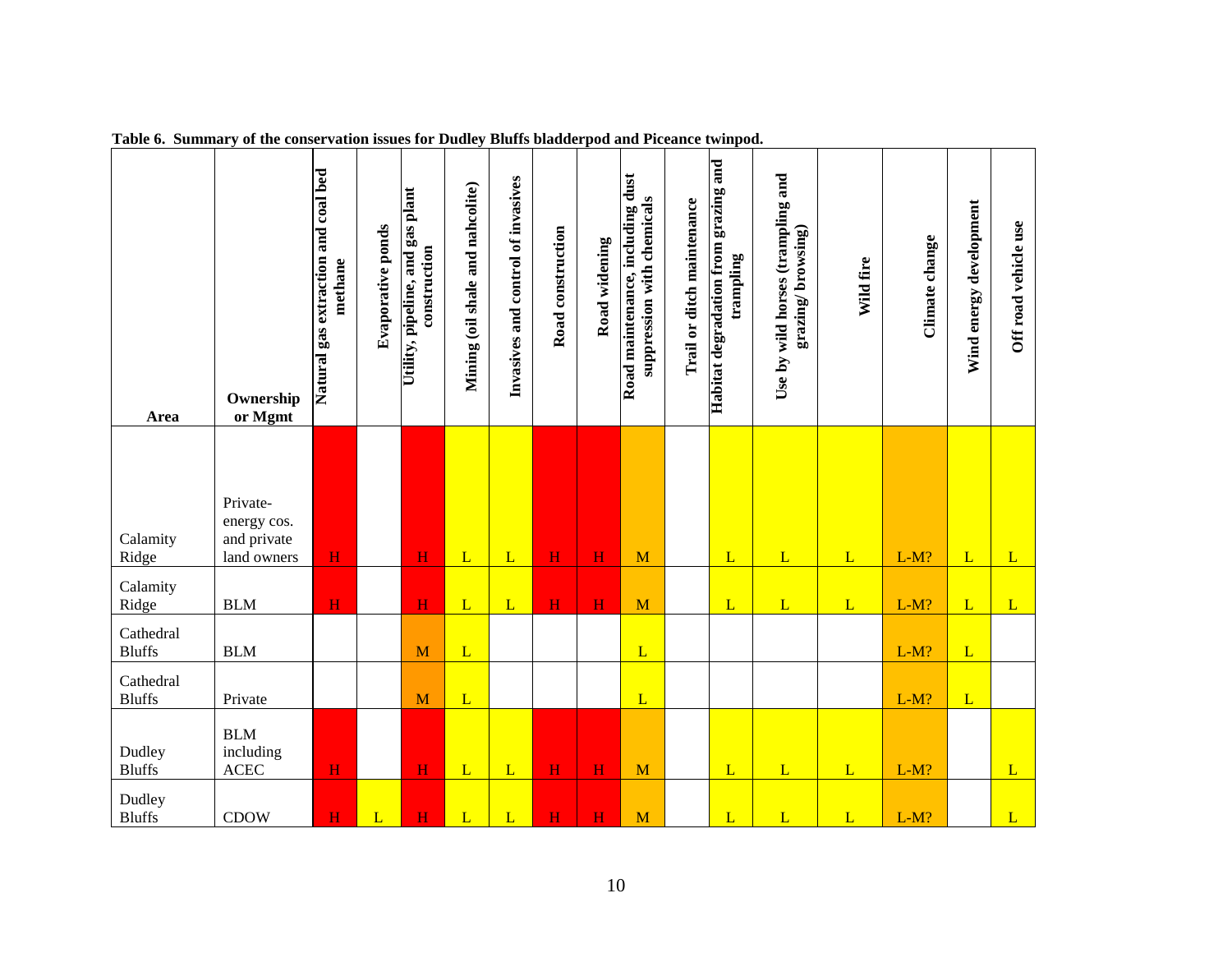| Area                | Ownership<br>or Mgmt | Natural gas extraction and coal bed<br>methane | Evaporative ponds | Utility, pipeline, and gas plant<br>construction | Mining (oil shale and nahcolite) | Invasives and control of invasives | Road construction | Road widening           | Road maintenance, including dust<br>suppression with chemicals | Trail or ditch maintenance | Habitat degradation from grazing and<br>trampling | Use by wild horses (trampling and<br>grazing/browsing) | Wild fire | Climate change | Wind energy development | Off road vehicle use |
|---------------------|----------------------|------------------------------------------------|-------------------|--------------------------------------------------|----------------------------------|------------------------------------|-------------------|-------------------------|----------------------------------------------------------------|----------------------------|---------------------------------------------------|--------------------------------------------------------|-----------|----------------|-------------------------|----------------------|
| Dudley              | Private-             |                                                |                   |                                                  |                                  |                                    |                   |                         |                                                                |                            |                                                   |                                                        |           |                |                         |                      |
| <b>Bluffs</b>       | energy cos.          | $\mathbf H$                                    | L                 | $\mathbf H$                                      | L                                | L                                  | $\mathbf H$       | $\overline{\mathbf{H}}$ | H                                                              |                            | M                                                 | L                                                      | L         | $L-M?$         |                         | L                    |
| Hay Gulch           | <b>BLM</b>           | M                                              |                   | $\mathbf H$                                      |                                  | H                                  | H                 | H                       | M                                                              |                            | L                                                 |                                                        | L         | $L-M?$         |                         |                      |
| Hay Gulch           | <b>CDOW</b>          | M                                              |                   | $\mathbf H$                                      |                                  | $\mathbf H$                        | $\mathbf H$       | $\mathbf H$             | M                                                              |                            | L                                                 |                                                        | L         | $L-M?$         |                         |                      |
| Lower<br>Greasewood | <b>BLM</b>           | M                                              |                   |                                                  |                                  | L                                  |                   |                         | L                                                              |                            | L                                                 | L                                                      |           | $L-M?$         |                         |                      |
| Lower<br>Greasewood | Private              | M                                              |                   |                                                  |                                  | $\mathbf L$                        |                   |                         | L                                                              |                            | $\mathbf L$                                       | $\mathbf L$                                            |           | $L-M?$         |                         |                      |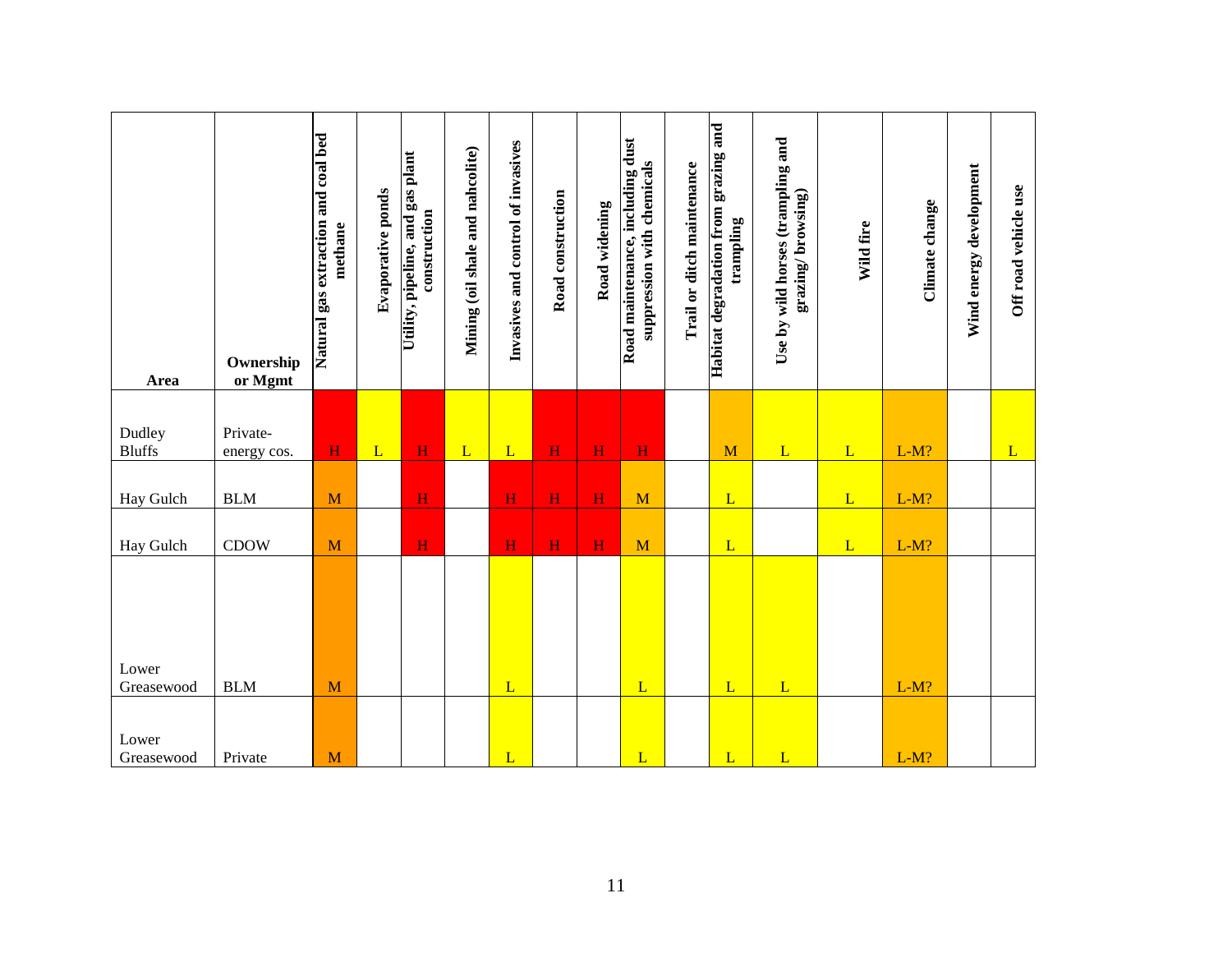### <span id="page-13-0"></span>*E. Strategies*

Based on an understanding of viability and threats, participants identified preliminary strategies (a) across all targets for Dudley Bluffs bladderpod and Piceance twinpod and (b) for specific target occurrences (see Table 7). Regarding the latter, participants identified at least one strategy for all occurrences and generally focused on strategies needed to mitigate key threats. After brainstorming strategies, participants prioritized them as high, medium, or low based on their anticipated effectiveness and level of threat. Specific to private land protection efforts, the RPCI is also evaluating opportunities to work with willing private landowners and local land trusts to conserve these species and their habitats using voluntary tools such as conservation easements. In 2010, participants revisited the strategies and added a column to indicate the specific conservation issue the strategy was intended to address. It is important to emphasize that the target species are federally listed under the Endangered Species Act. Therefore, working with the USFWS, BLM, and CDOW on public land protection is an important component of the long term conservation of these species.

RPCI is also committed to pursuing specific conservation actions for private lands, including identifying willing land owners and private parcels suitable for conservation of the Dudley Bluffs bladderpod and Piceance twinpod, and working with oil and gas companies to implement Best Management Practices (Elliot et al. 2008).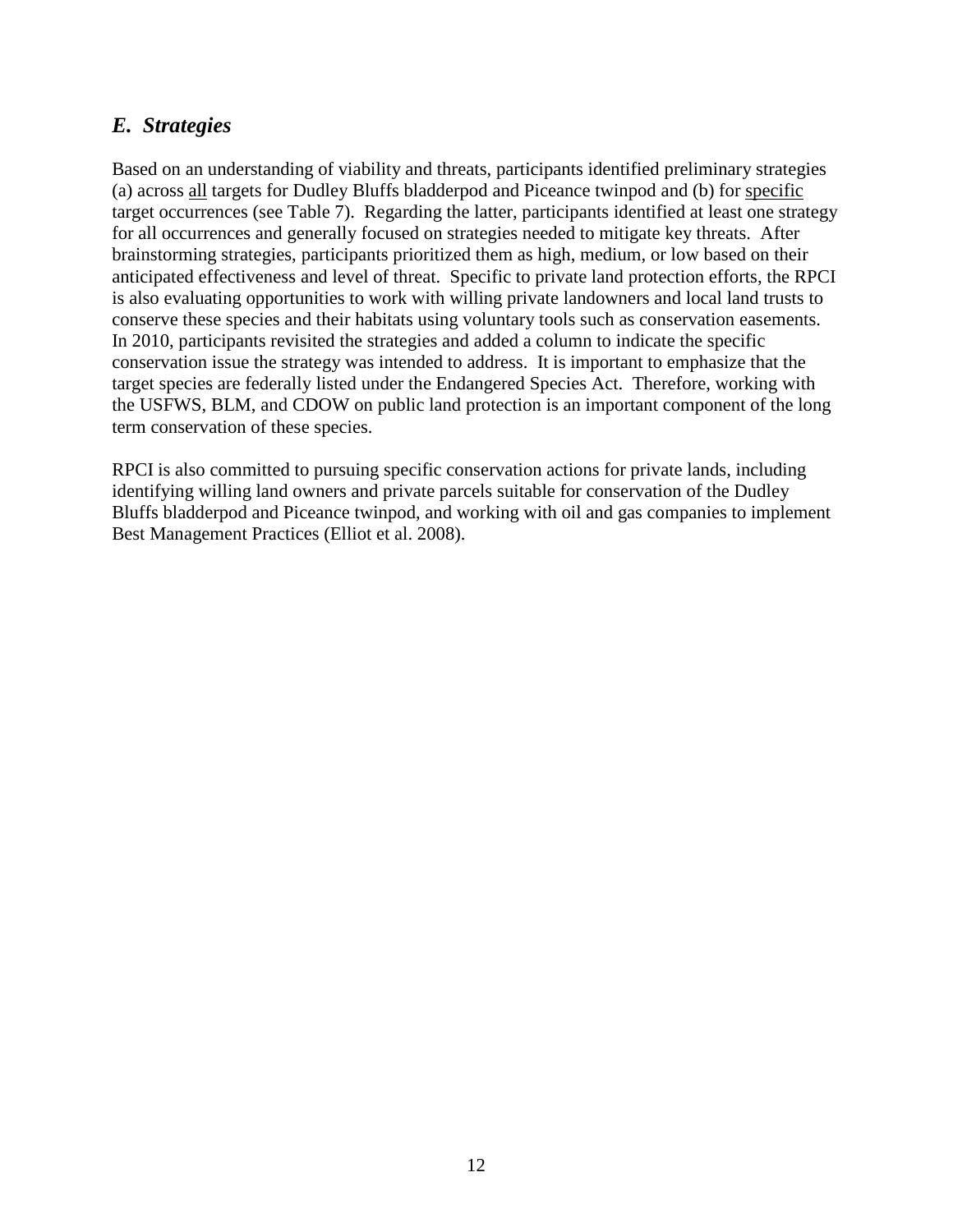| <b>Conservation</b><br><b>Issue</b>                                 | <b>Site</b>                              | Owner/<br>manager | <b>Strategy</b>                                                                                                                                 | <b>Priority</b><br>w/in the<br>site | <b>Priority</b><br>across<br><b>sites</b> | Lead                                                                                                           | <b>Notes</b>                                                                                                             |
|---------------------------------------------------------------------|------------------------------------------|-------------------|-------------------------------------------------------------------------------------------------------------------------------------------------|-------------------------------------|-------------------------------------------|----------------------------------------------------------------------------------------------------------------|--------------------------------------------------------------------------------------------------------------------------|
| Energy<br>development,<br>associated<br>roads and<br>infrastructure | Dudley<br><b>Bluffs</b>                  | <b>BLM</b>        | Continue monitoring<br>occurrences of Dudley Bluffs<br>bladderpod and Piceance<br>twinpod to detect changes in<br>population size or condition. | High                                | High                                      | <b>BLM</b> and<br><b>CNAP</b>                                                                                  | See Elzinga et al.<br>(1998) for guidance<br>on monitoring<br>designs.                                                   |
| Invasive<br>plants                                                  | Hay Gulch                                | All               | Control weeds in cooperation<br>with BLM, CDOW, and Right<br>of Way owners (O&G<br>companies and Rio Blanco<br>County).                         | High                                | High                                      | <b>BLM</b> with<br>CDOW,<br>CNAP, Rio<br><b>Blanco</b><br>County, and<br>private (oil<br>and gas<br>companies) | <b>BLM</b> is working<br>with oil and gas<br>companies and<br>County to make<br>sure they are<br>managing weeds,<br>etc. |
| Pipeline,<br>roads and<br>invasives                                 | Hay Gulch<br>and Dudley<br><b>Bluffs</b> | <b>CDOW</b>       | Improve management of<br>CDOW land (apply BMPs;<br>botanist from CNAP or CNHP<br>to assist with management).                                    | High                                | High                                      | <b>CNAP-ask</b><br>Brian about<br>2010 status                                                                  | Tom Knowles-<br>DWM in Meeker;<br>pipeline location<br>analysis                                                          |

**Table 7. Preliminary Conservation Strategies for the Piceance twinpod and Dudley Bluffs bladderpod.**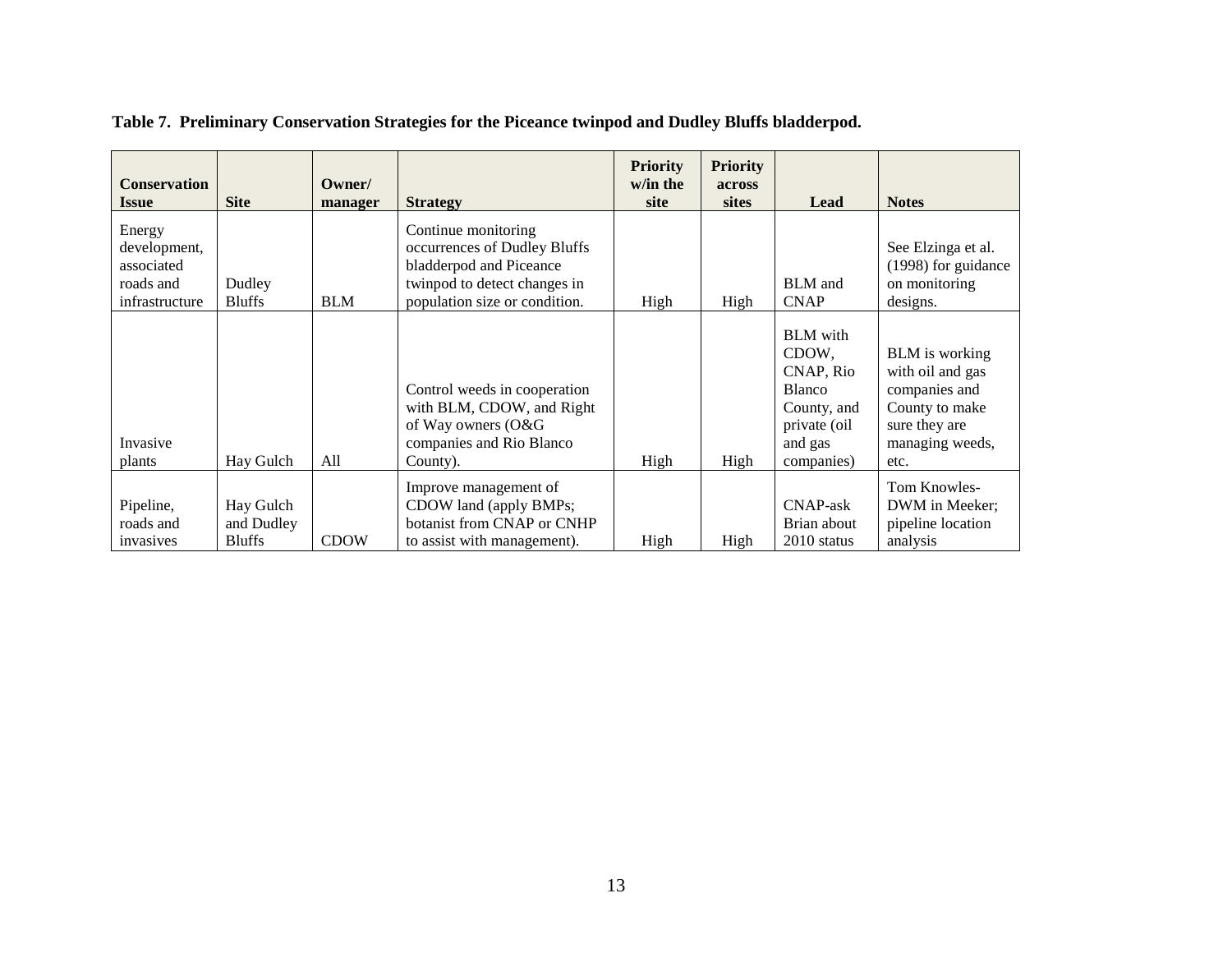| <b>Conservation</b><br><b>Issue</b>                                 | <b>Site</b> | Owner/<br>manager         | <b>Strategy</b>                                                                                                                                                                         | <b>Priority</b><br>w/in the<br>site | <b>Priority</b><br>across<br>sites | Lead                                                                                      | <b>Notes</b>                                                                                                                                                                                                                                                              |
|---------------------------------------------------------------------|-------------|---------------------------|-----------------------------------------------------------------------------------------------------------------------------------------------------------------------------------------|-------------------------------------|------------------------------------|-------------------------------------------------------------------------------------------|---------------------------------------------------------------------------------------------------------------------------------------------------------------------------------------------------------------------------------------------------------------------------|
| All                                                                 | A11         | A11                       | Secure funding from USFWS,<br>CNAP, and others for<br>implementing priority actions<br>in this plan.                                                                                    | NA                                  | High                               | <b>RPCI</b>                                                                               | 2010: funding<br>secured for habitat<br>modeling, genetics<br>study, pollination<br>study, dust study,<br>soil suitability<br>study funded by<br>Exxon, NFWF, and<br>others; potential<br>funds available for,<br>augmenting soil<br>study and<br>fragmentation<br>study. |
| OHV use, oil<br>gas<br>development<br>issues                        | All         | <b>BLM</b>                | Build and install informational<br>signs and kiosks at the ACECs<br>and Natural Areas that support<br>the rare plants.                                                                  | <b>NA</b>                           | High                               | <b>BLM</b> and<br><b>CNAP</b>                                                             | Happening now in<br>some places                                                                                                                                                                                                                                           |
| Energy<br>development,<br>associated<br>roads and<br>infrastructure | All         | <b>BLM</b> and<br>private | Use USFWS/BLM<br>recommendations for Avoiding<br>Adverse Effects on T and E<br>plants (2010) and Best<br><b>Management Practices</b><br>developed by the CRPCI (Elliot<br>et al. 2009). | <b>NA</b>                           | High                               | Jill will send;<br><b>RPCI</b> work<br>with Gina to<br>make sure<br>efforts<br>coordinate | See updated survey<br>protocols and new<br><b>BLM</b><br>recommendations<br>(get from Gina);<br>ongoing research<br>will inform these<br>recommendations.                                                                                                                 |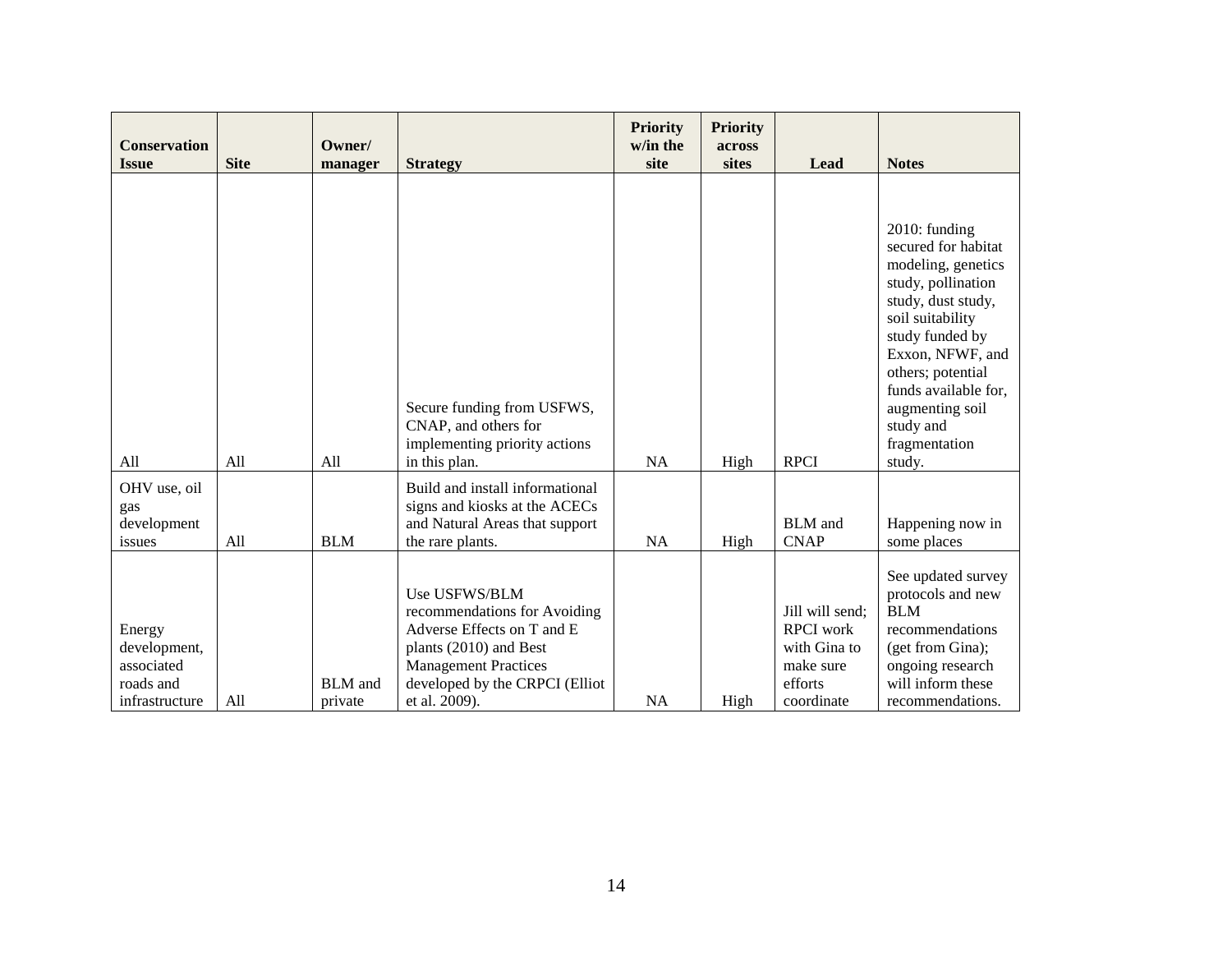| <b>Conservation</b><br><b>Issue</b>                                                           | <b>Site</b> | Owner/                               | <b>Strategy</b>                                                                                                                                                                                                                                  | <b>Priority</b><br>w/in the<br>site | Priority<br>across<br>sites | Lead                               | <b>Notes</b>                                                                                                                                                                                      |
|-----------------------------------------------------------------------------------------------|-------------|--------------------------------------|--------------------------------------------------------------------------------------------------------------------------------------------------------------------------------------------------------------------------------------------------|-------------------------------------|-----------------------------|------------------------------------|---------------------------------------------------------------------------------------------------------------------------------------------------------------------------------------------------|
| Energy<br>development,<br>associated<br>roads and<br>infrastructure<br>Energy<br>development, | All         | manager<br><b>BLM</b> and<br>private | Work with oil and gas<br>companies to protect plants and<br>other natural resources. Funds<br>available from Encana.<br>Identify intact areas to focus<br>conservation efforts--conduct<br>an anthropogenic fragmentation                        | <b>NA</b>                           | High                        | TNC, Yampa<br>Valley Land<br>Trust | Use a landscape<br>level approach<br>including other<br>sites such as Duck<br>Creek and<br>Cathedral Bluffs;<br>mitigation sites;<br>Ryan Gulch plants<br>are on private land<br>owned by Encana. |
| associated<br>roads and<br>infrastructure                                                     | All         | A11                                  | analysis--comprehensive<br>effects analysis (e.g., not just<br>oil and gas development).                                                                                                                                                         |                                     | High                        |                                    |                                                                                                                                                                                                   |
| All                                                                                           | All         | All                                  | Identify intact areas to focus<br>conservation efforts--model<br>disturbances and effects on<br>natural resources and rare<br>species. And model the habitat<br>for the imperiled species using<br>new data available on geology,<br>soils, etc. |                                     | High                        | USFWS,<br>BLM, CNHP                | Efforts began in<br>2011 to develop<br>refined habitat<br>model;<br>fragmentation<br>study planned for<br>completion by<br>2015.                                                                  |
| All                                                                                           | All         | All                                  | Identify suite of areas for<br>conservation--research genetic<br>diversity across all occurrence<br>and within occurrences                                                                                                                       |                                     | High                        |                                    |                                                                                                                                                                                                   |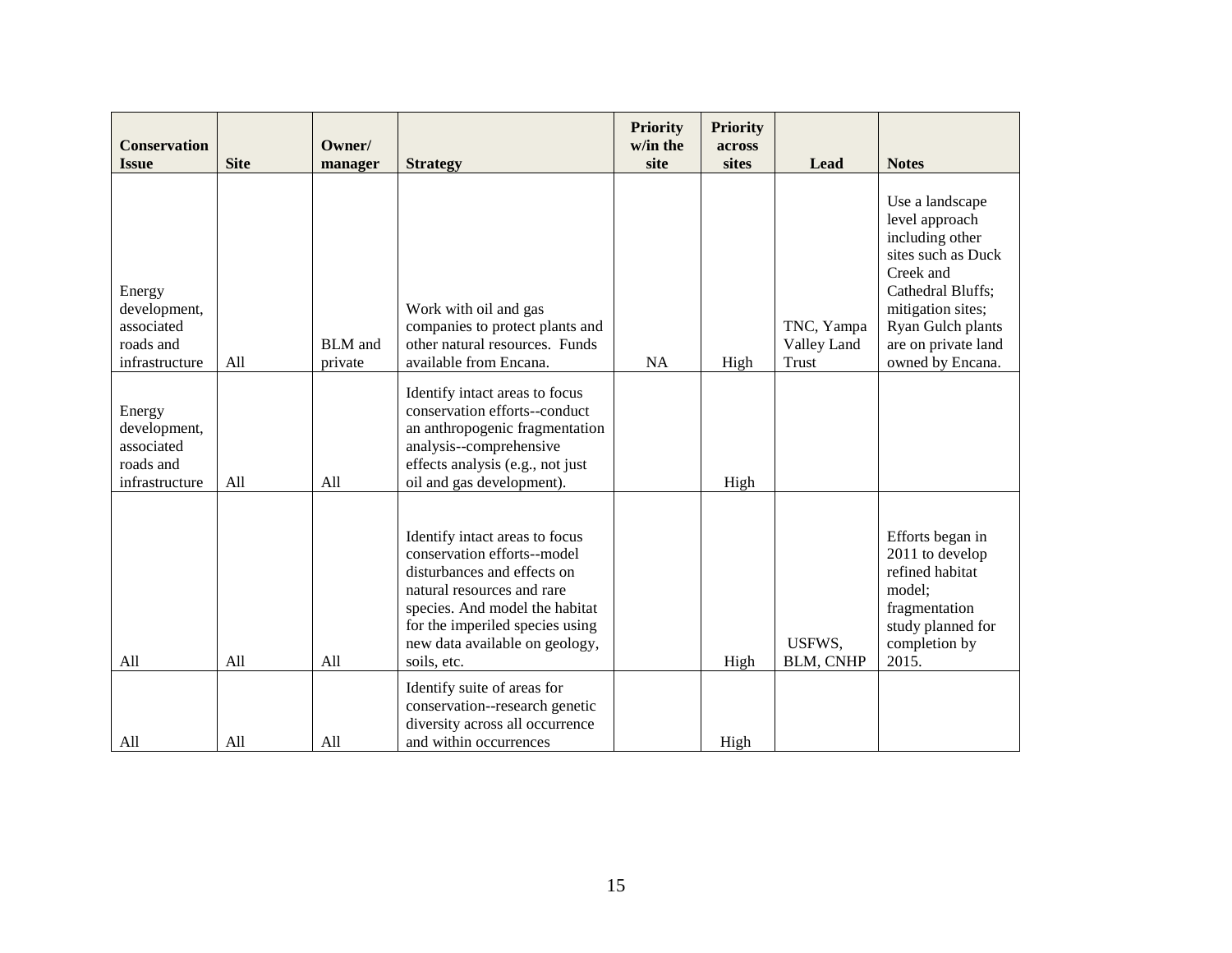| <b>Conservation</b><br><b>Issue</b>                                 | <b>Site</b> | Owner/<br>manager               | <b>Strategy</b>                                                                                                                                        | <b>Priority</b><br>w/in the<br>site | <b>Priority</b><br>across<br>sites | Lead                                | <b>Notes</b>                                                                                                                                                                                                                                                        |
|---------------------------------------------------------------------|-------------|---------------------------------|--------------------------------------------------------------------------------------------------------------------------------------------------------|-------------------------------------|------------------------------------|-------------------------------------|---------------------------------------------------------------------------------------------------------------------------------------------------------------------------------------------------------------------------------------------------------------------|
| Energy<br>development,<br>associated<br>roads and<br>infrastructure | All         | All                             | Use a site-specific approach<br>and existing infrastructure to<br>reduce further impacts and<br>reduce existing impacts with<br>mitigation measures.   |                                     | High                               |                                     |                                                                                                                                                                                                                                                                     |
| Energy<br>development,<br>associated<br>roads and<br>infrastructure | All         | <b>BLM</b> and<br>private       | Recognize companies (e.g.,<br>Shell) for positive actions.                                                                                             | NA                                  | High                               | RPCI,<br>USFWS, and<br><b>CONPS</b> | Exxon is paying for<br>soil suitability<br>research                                                                                                                                                                                                                 |
| Energy<br>development,<br>associated<br>roads and<br>infrastructure | All         | BLM,<br>CDOW,<br>and<br>private | Expand monitoring efforts to<br>include how the plants respond<br>to layers of dust deposited as a<br>result of the resource extraction<br>activities. | NA                                  | High                               |                                     | 2010 is phase one,<br>it is not a true dust<br>study, rather it is<br>looking at effects<br>of dispersed<br>development on the<br>plants and plant<br>community, and<br>also on the<br>pollinators (Sara's<br>piece). Sara is<br>comparing dirt and<br>paved roads. |
| All                                                                 | All         | All                             | <b>Implement USFWS Recovery</b><br>Plans and Conservation Action<br>Plan (Panjabi et al. 2008).                                                        |                                     |                                    |                                     |                                                                                                                                                                                                                                                                     |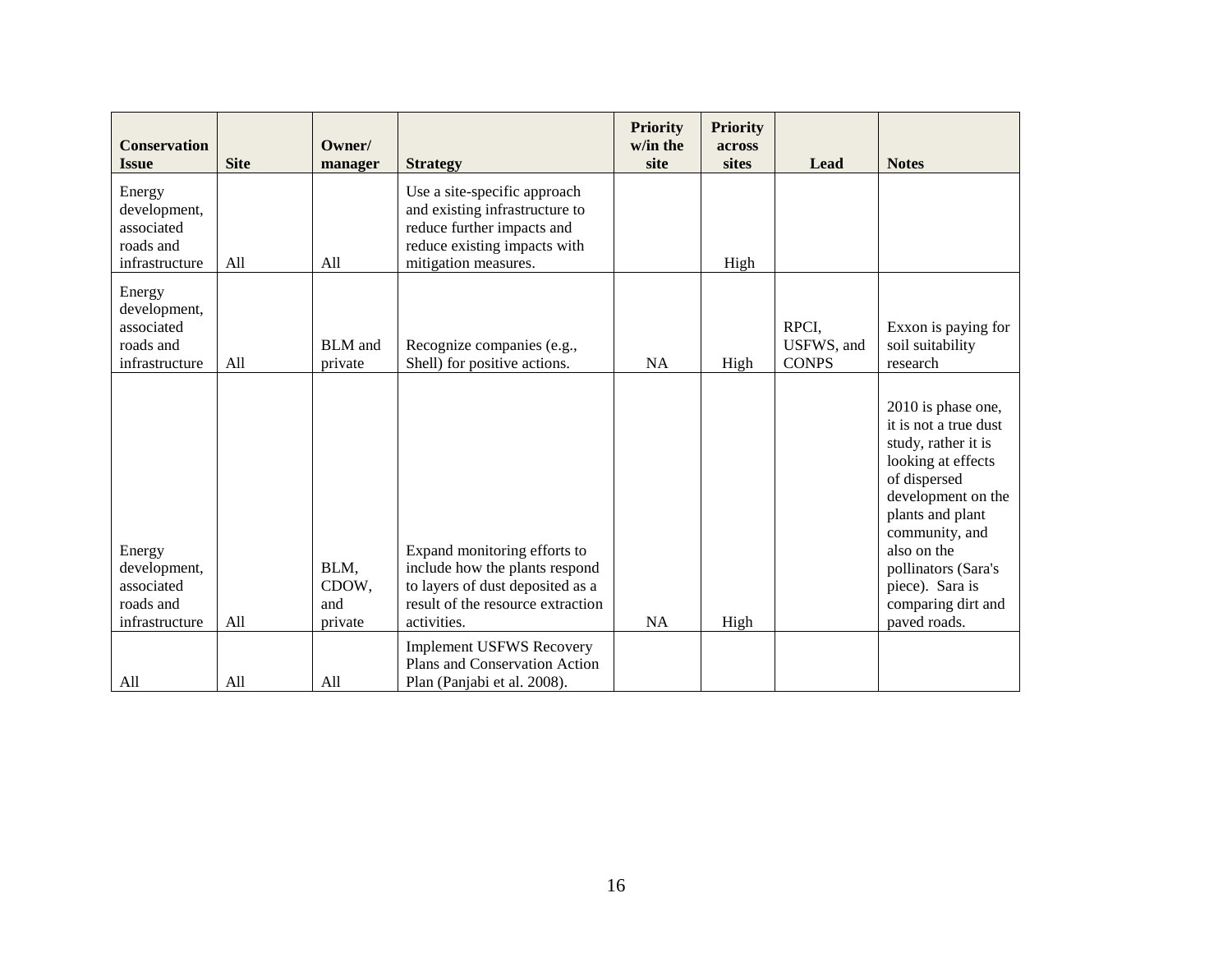| <b>Conservation</b><br><b>Issue</b> | <b>Site</b>                | Owner/<br>manager | <b>Strategy</b>                                                                                                                                                                                 | <b>Priority</b><br>w/in the<br>site | <b>Priority</b><br>across<br>sites | <b>Lead</b>           | <b>Notes</b>                                                                                                                                                   |
|-------------------------------------|----------------------------|-------------------|-------------------------------------------------------------------------------------------------------------------------------------------------------------------------------------------------|-------------------------------------|------------------------------------|-----------------------|----------------------------------------------------------------------------------------------------------------------------------------------------------------|
| All                                 | All                        | All               | See BLM Resource<br>Management Plan and consider<br>adding more management<br>information about the rare<br>species in an appendix or other<br>areas in future revisions or as<br>an amendment. |                                     |                                    |                       | Next RMP revision<br>is scheduled for<br>2013; all occupied<br>T and E habitat is<br>already stipulated<br>as No Surface<br>Occupancy for post<br>1997 leases. |
| OHV use                             | Dudley<br><b>Bluffs</b>    | <b>BLM</b>        | Build fencing to close road to<br>avoid impact from vehicles                                                                                                                                    | done                                |                                    | <b>CNAP</b>           | Duck Creek                                                                                                                                                     |
| All                                 | All                        | All               | Conduct surveys targeting the<br>imperiled species using<br>potential habitat models with<br>known negative search data.                                                                        | High                                |                                    | USFWS,<br><b>CNHP</b> | Hay Gulch, and<br>private lands in the<br>vicinity of the<br>confluence of Ryan<br>and Piceance<br>creeks are<br>especially high<br>priorities.                |
| All                                 | Calamity<br>Ridge          | private           | Work with private landowners<br>to identify specific protection<br>strategies.                                                                                                                  | High                                |                                    |                       | Lesquerella<br>parviflora (G2) is<br>known on private<br>lands at Spring<br>Creek; see other<br>private lands with<br>the listed species.                      |
| All                                 | Cathedral<br><b>Bluffs</b> | private           | Work with private landowners<br>to determine specific protection<br>strategies-share inventory<br>results.                                                                                      | High                                |                                    |                       |                                                                                                                                                                |
| Invasive<br>plants                  | Hay Gulch                  | All               | Avoid spread of weeds by<br>following BMPs, washing<br>vehicles, and avoiding spread<br>of roots.                                                                                               | High                                |                                    | <b>CDOW</b>           |                                                                                                                                                                |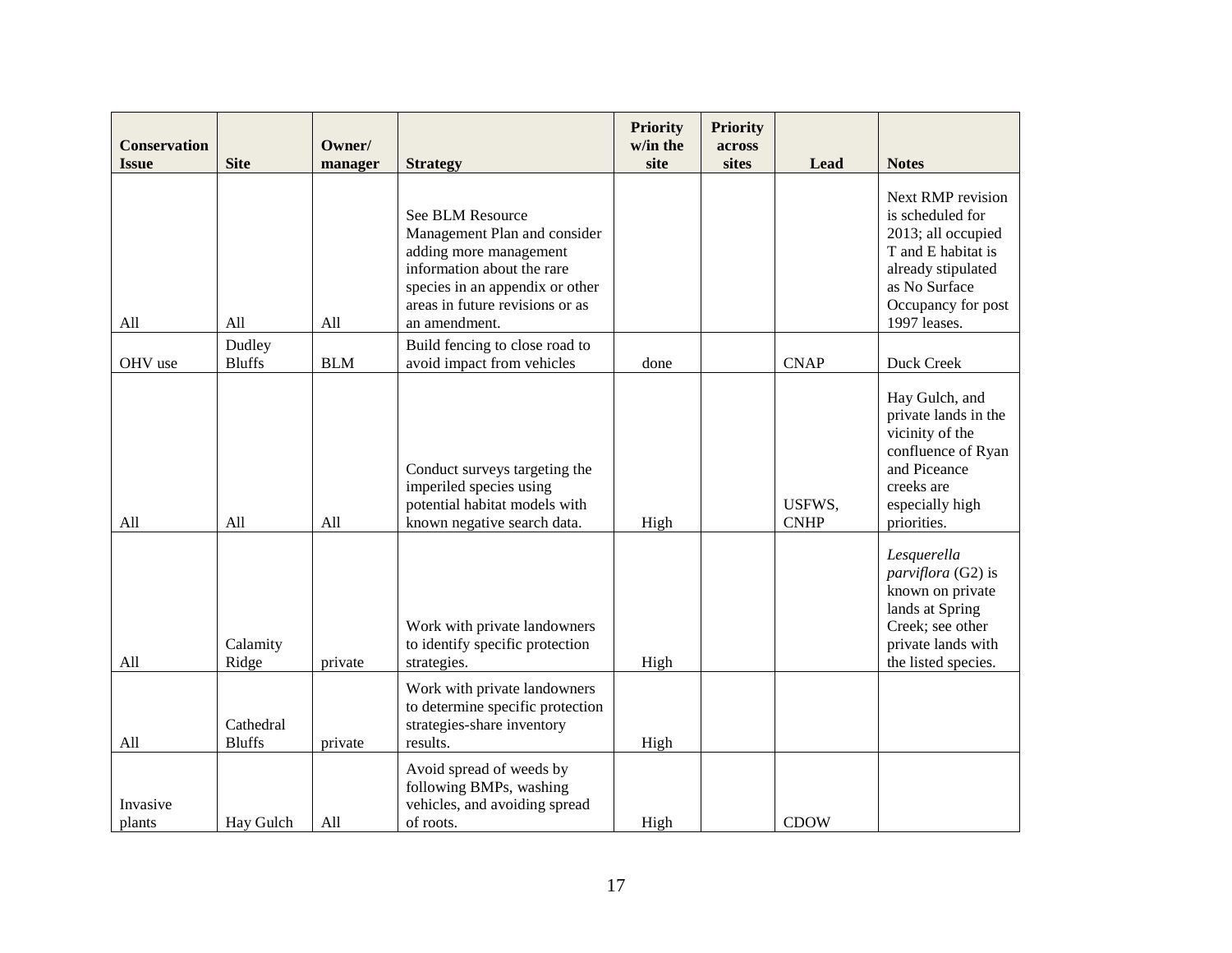| <b>Conservation</b><br><b>Issue</b>                                 | <b>Site</b>                            | Owner/<br>manager | <b>Strategy</b>                                                                                                                                         | <b>Priority</b><br>w/in the<br>site | <b>Priority</b><br>across<br>sites | Lead         | <b>Notes</b>                                                                                                                                                                                                                                      |
|---------------------------------------------------------------------|----------------------------------------|-------------------|---------------------------------------------------------------------------------------------------------------------------------------------------------|-------------------------------------|------------------------------------|--------------|---------------------------------------------------------------------------------------------------------------------------------------------------------------------------------------------------------------------------------------------------|
| All                                                                 | Dudley<br>Bluffs,<br>Calamity<br>Ridge | <b>BLM</b>        | Promote the<br>expansion/modification of<br>existing ACECs and the<br>establishment of new ACECs<br>as part of the White River RMP<br>revision.         | Low                                 |                                    | <b>BLM</b>   | 2013                                                                                                                                                                                                                                              |
| Energy<br>development,<br>associated<br>roads and<br>infrastructure | Dudley<br><b>Bluffs</b>                | private           | Recognize Shell at annual<br>CONPS meeting for protecting<br>plants in Duck Creek.                                                                      | Medium                              |                                    | <b>Brian</b> |                                                                                                                                                                                                                                                   |
| All                                                                 | All                                    | All               | Learn more about the<br>pollinators important to the rare<br>plants and how to protect them<br>from dust, etc.                                          | NA                                  |                                    | <b>RPCI</b>  | work with Vince<br>Tepedino                                                                                                                                                                                                                       |
| Road<br>widening                                                    | All                                    | All               | <b>Contact Rio Blanco County</b><br>planners regarding road<br>widening locations to help<br>assure there is not a conflict<br>with rare plant habitat. | <b>NA</b>                           |                                    |              | County road work<br>that is conducted<br>with federal funds<br>would be<br>responsible for the<br>plants under the<br>ESA. County<br>WAS pre-<br>consulting with<br><b>USFWS</b> about<br>expansion of Co.<br>Rd. 5, mostly<br>toward bottomlands |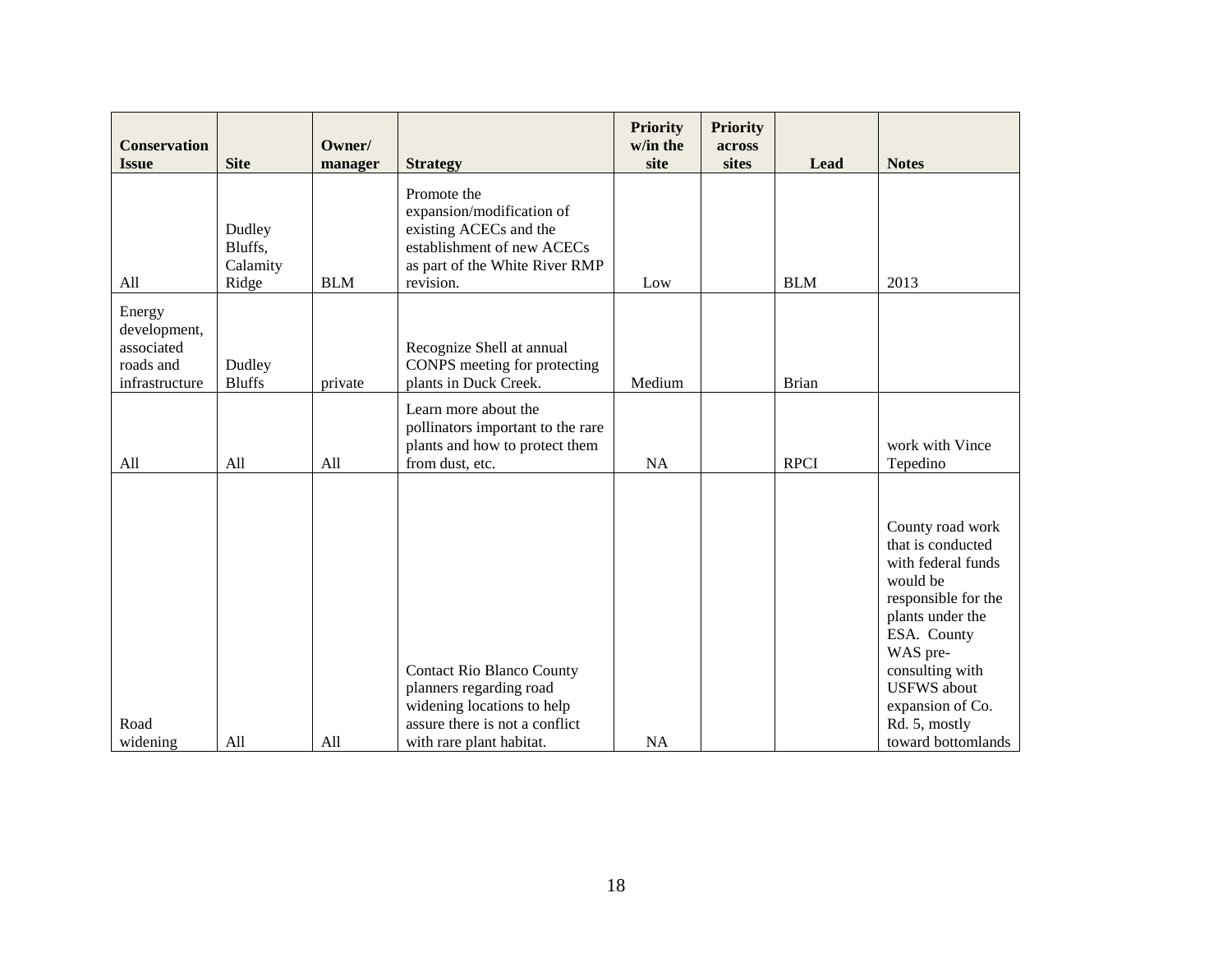| <b>Conservation</b><br><b>Issue</b>                                 | <b>Site</b> | Owner/<br>manager               | <b>Strategy</b>                                                                                                   | <b>Priority</b><br>w/in the<br>site | <b>Priority</b><br><b>across</b><br><b>sites</b> | Lead                         | <b>Notes</b>                                                                               |
|---------------------------------------------------------------------|-------------|---------------------------------|-------------------------------------------------------------------------------------------------------------------|-------------------------------------|--------------------------------------------------|------------------------------|--------------------------------------------------------------------------------------------|
| Invasive<br>plants                                                  | All         | All                             | Weed monitoring. Monitor<br>rare plant locations to detect<br>new weeds or increases in<br>existing infestations. | <b>NA</b>                           |                                                  |                              | <b>BLM</b> and CNAP<br>volunteers are<br>monitoring weeds<br>at some locations<br>already. |
| Energy<br>development,<br>associated<br>roads and<br>infrastructure | All         | BLM,<br>CDOW.<br>and<br>private | Assure on-the-ground presence<br>of qualified Botanist during<br>projects, fencing, etc.                          | NA.                                 |                                                  | BLM,<br>CDOW.<br><b>RPCI</b> |                                                                                            |
| All                                                                 | All         | BLM,<br>CDOW,<br>and<br>private | Consider negotiating land<br>trades that would encourage<br>protection of the rare plants.                        | <b>NA</b>                           |                                                  |                              | work load is<br>prohibitive                                                                |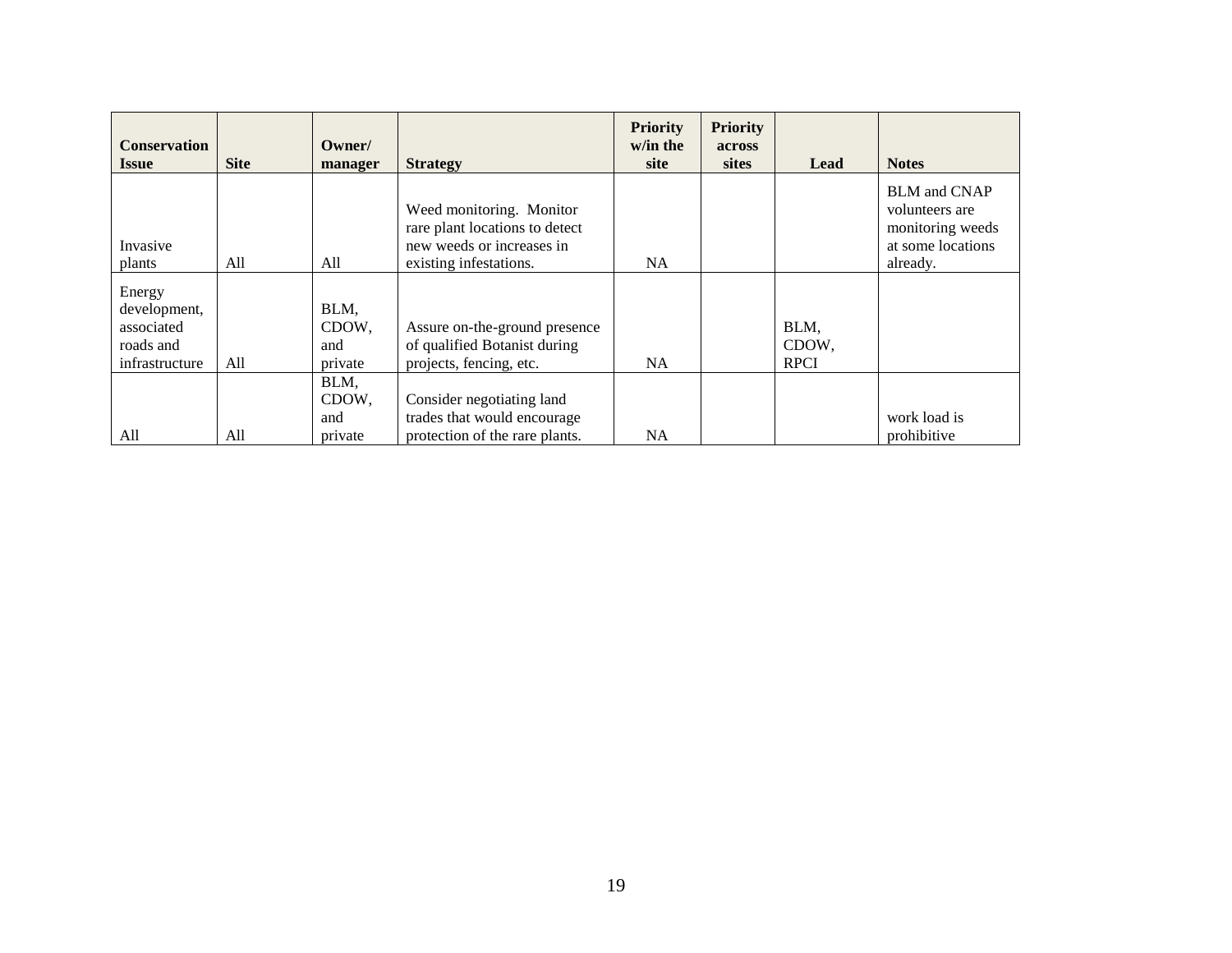### <span id="page-21-0"></span>**VII. Next Steps**

- 1. Identify a lead for the Piceance Basin Priority Action Area, possibly though the Colorado Native Plant Society.
- 2. Use results of parcel analysis to help secure conservation measures on private lands.
- 3. Stay up to date with oil and gas development and all associated changes to the ecosystem.
- 4. Distribute BMPs to energy companies and consultants.
- 5. Provide input and comments for the Resource Management Plan revisions that will begin in 2013.
- 6. Incorporate results of research into future updates of this conservation action plan.

### <span id="page-21-1"></span>**VIII. References**

- Colorado Native Plant Society. 1997. Rare Plants of Colorado. Second ed. Helena, Montana: Falcon Press.
- Colorado Natural Heritage Program. 2011. Biodiversity Tracking and Conservation System. Colorado State University, Fort Collins, Colorado.
- Culver, D., P. Lyon, and J. Huggins. 2008. Survey of Critical Biological Resources of Rio Blanco County, Colorado. Unpublished report prepared by the Colorado Natural Heritage Program for Rio Blanco County. Available on-line at: http://www.cnhp.colostate.edu/documents/2008/cnhp\_rioblanco\_final.pdf
- Elliot, B., S. Panjabi, B. Neely, R. Rondeau, B. Kurzel, and M. Ewing. 2008. Best Management Practices: Practices Developed to Reduce the Impacts of Oil and Gas Development Activities to Plants of Concern. Unpublished report on file at The Nature Conservancy, Boulder, Colorado. 10 pp.
- Elzinga, C., D. Salzer, and J. W. Willoughby. 1998. Measuring and Monitoring Plant Populations. BLM Technical Reference 1730-1.
- Neely, B., S. Panjabi, E. Lane, P. Lewis, C. Dawson, A. Kratz, B. Kurzel, T. Hogan, J. Handwerk, S. Krishnan, J. Neale, and N. Ripley. 2009. Colorado Rare Plant Conservation Strategy. Developed by the Colorado Rare Plant Conservation Initiative. The Nature Conservancy, Boulder, Colorado. 117 pages.
- Panjabi, S., B. Neely and M. Kram. 2008. Rare Plant Conservation Planning Workshop: Piceance Priority Action Area. Prepared by The Nature Conservancy and the Colorado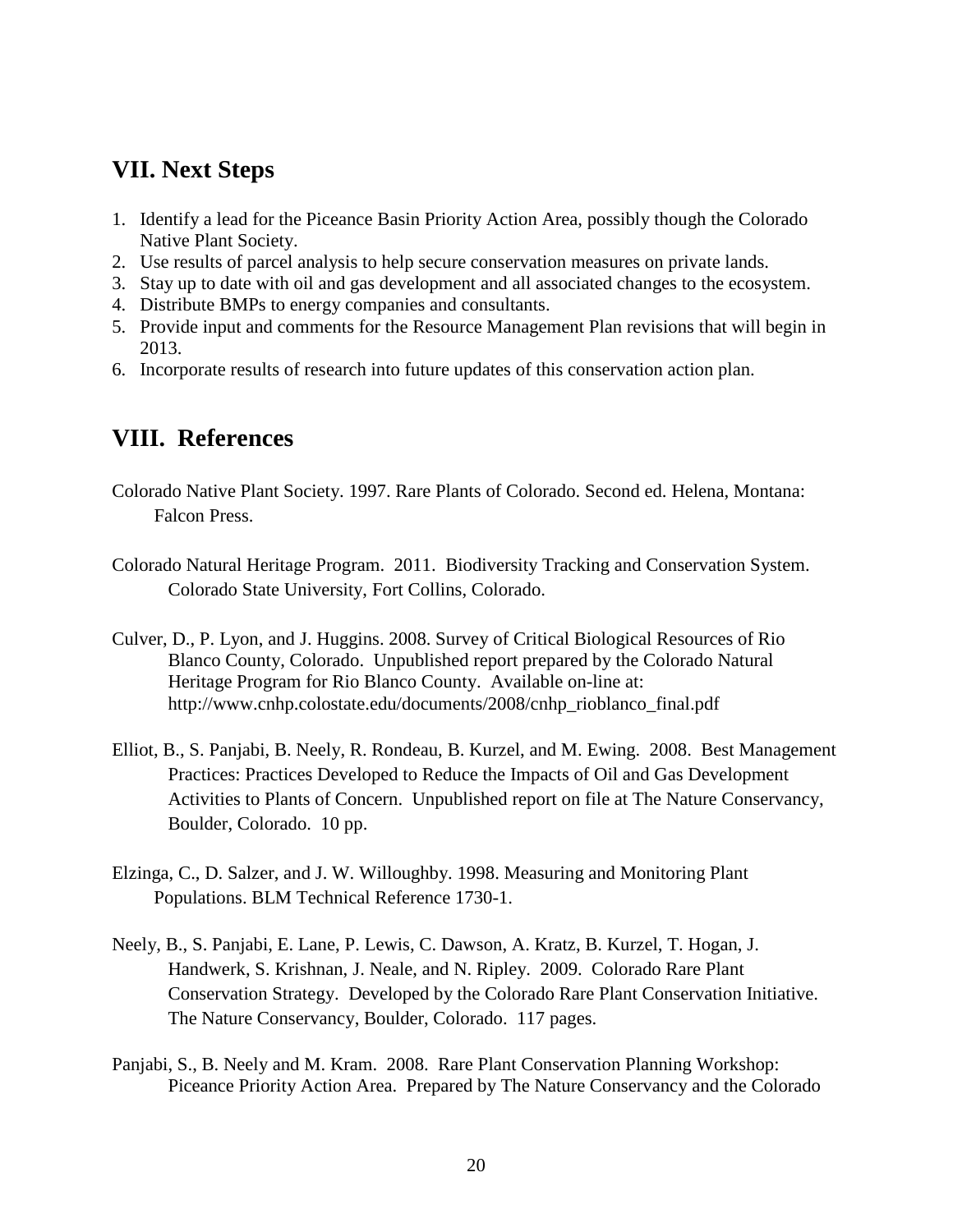Natural Heritage Program. Unpublished report prepared for the National Fish and Wildlife Foundation.

- Ray, A., J. Barsugli, K. Averyt et al. 2008. Climate Change in Colorado: A Synthesis to Support Water Resources Management and Adaptation. Report by the Western Water Assessment for the Colorado Water Conservation Board. 55 pages.
- Spackman, S., B. Jennings, J. , C. Dawson, M. Minton, A. Kratz, and C. Spurrier. 1997. Colorado Rare Plant Field Guide. Prepared for the Bureau of Land Management, the U.S. Forest Service and the U.S. Fish and Wildlife Service by the Colorado Natural Heritage Program.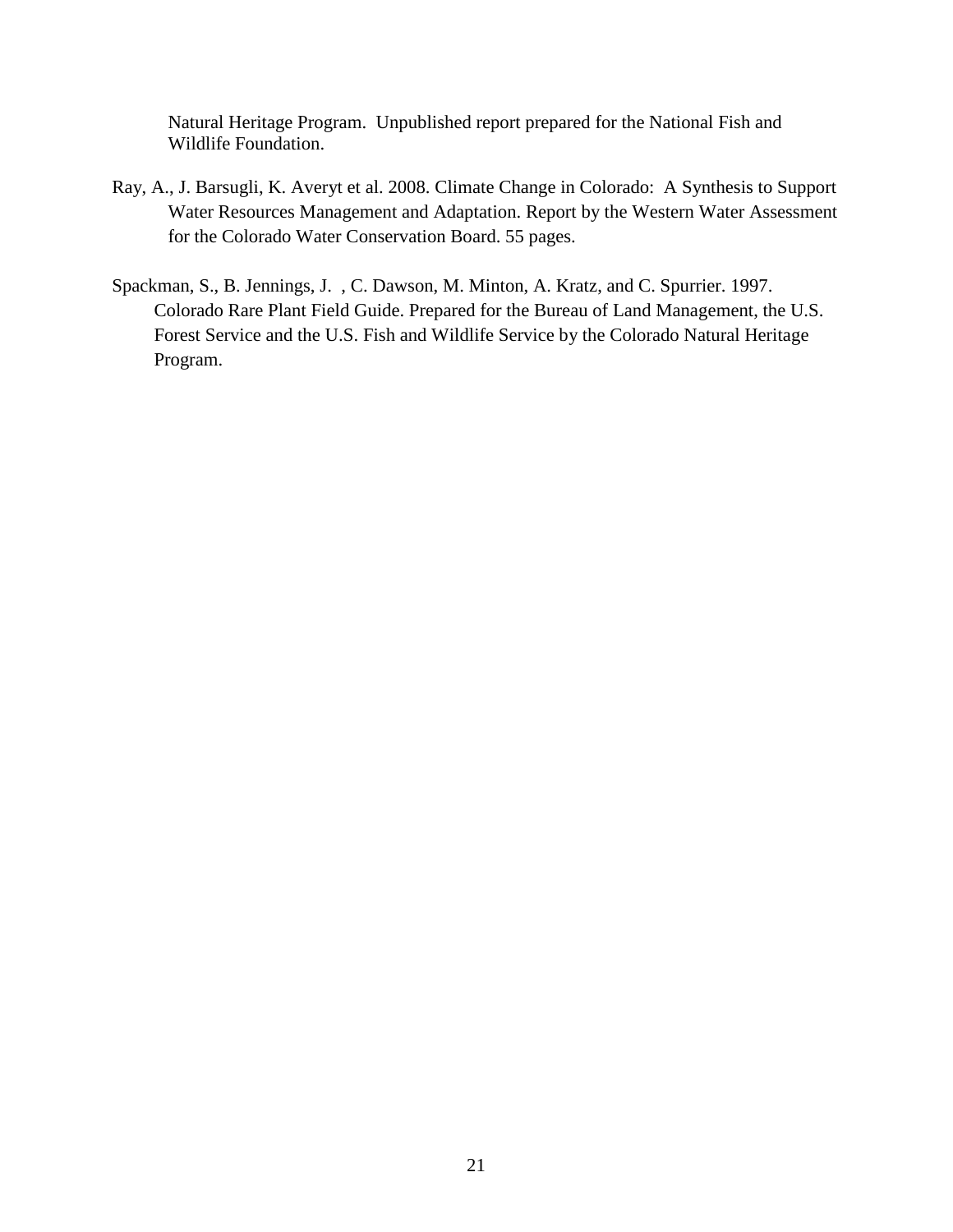## <span id="page-23-0"></span>**Attachment 1. Additional key species and plant communities in the Piceance area.**

Although the focus of the workshop was on the globally imperiled plants, other key species and plant communities are known from the Piceance area as shown in the table below (Colorado Natural Heritage Program 2008, http://www.cnhp.colostate.edu/). Specifically, the table identifies rare species and rare and/or high quality examples of plant communities in the Piceance area. These and other biodiversity values should be considered with more detailed planning efforts for this area.

|                    |                          |                                  | Global            | <b>State</b>     | Federal         |
|--------------------|--------------------------|----------------------------------|-------------------|------------------|-----------------|
| <b>Major</b> group | <b>Scientific name</b>   | <b>Common name</b>               | rank              | rank             | status          |
| <b>Birds</b>       | Amphispiza belli         | <b>Sage Sparrow</b>              | G <sub>5</sub>    | S <sub>3</sub> B | <b>USFS</b>     |
|                    | Centrocercus             |                                  |                   |                  |                 |
| <b>Birds</b>       | urophasianus             | Sage Grouse                      | G <sub>4</sub>    | <b>S4</b>        | <b>BLM/USFS</b> |
|                    | Acer negundo -           |                                  |                   |                  |                 |
| Natural            | Populus angustifolia /   | Narrowleaf Cottonwood            |                   |                  |                 |
| Communities        | Cornus sericea Forest    | <b>Riparian Forests</b>          | G2                | S <sub>2</sub>   |                 |
| Natural            | Acer negundo / Prunus    | Montane Riparian Deciduous       |                   |                  |                 |
| Communities        | virginiana Forest        | Forest                           | G <sub>3</sub>    | S <sub>2</sub>   |                 |
|                    | Alnus incana - Salix     |                                  |                   |                  |                 |
| Natural            | (monticola, lucida,      | Thinleaf Alder-Mixed             |                   |                  |                 |
| Communities        | ligulifolia) Shrubland   | <b>Willow Species</b>            | G <sub>3</sub>    | S <sub>3</sub>   |                 |
|                    | Amelanchier utahensis    |                                  |                   |                  |                 |
| Natural            | / Carex geyeri           |                                  |                   |                  |                 |
| Communities        | Shrubland                | <b>Mixed Mountain Shrublands</b> | G <sub>2G</sub> 3 | S2S3             |                 |
|                    | Artemisia tridentata     |                                  |                   |                  |                 |
|                    | ssp. tridentata /        |                                  |                   |                  |                 |
| Natural            | Leymus cinereus          | Sagebrush Bottomland             |                   |                  |                 |
| Communities        | Shrubland                | Shrublands                       | G2                | S <sub>1</sub>   |                 |
|                    | Artemisia tridentata     |                                  |                   |                  |                 |
|                    | ssp. wyomingensis /      |                                  |                   |                  |                 |
|                    | Pseudoroegneria          |                                  |                   |                  |                 |
|                    | spicata Shrub            |                                  |                   |                  |                 |
| Natural            | Herbaceous               |                                  |                   |                  |                 |
| Communities        | Vegetation               | Xeric Sagebrush Shrublands       | G <sub>4</sub>    | S3?              |                 |
|                    | Atriplex confertifolia / |                                  |                   |                  |                 |
| Natural            | Achnatherum              |                                  |                   |                  |                 |
| Communities        | hymenoides Shrubland     | <b>Cold Desert Shrublands</b>    | G <sub>3</sub>    | S <sub>2</sub>   |                 |
|                    | Atriplex confertifolia / |                                  |                   |                  |                 |
| Natural            | Leymus salinus           |                                  |                   |                  |                 |
| Communities        | Shrubland                | <b>Cold Desert Shrublands</b>    | G3G5              | S <sub>3</sub>   |                 |
|                    | Atriplex confertifolia / |                                  |                   |                  |                 |
| Natural            | Pseudoroegneria          |                                  |                   |                  |                 |
| Communities        | spicata Shrubland        | <b>Cold Desert Shrublands</b>    | G <sub>3</sub>    | S2S3             |                 |
|                    | Betula occidentalis /    |                                  |                   |                  |                 |
| Natural            | Maianthemum              |                                  |                   |                  |                 |
| Communities        | stellatum Shrubland      | Foothills Riparian Shrubland     | G4?               | S <sub>2</sub>   |                 |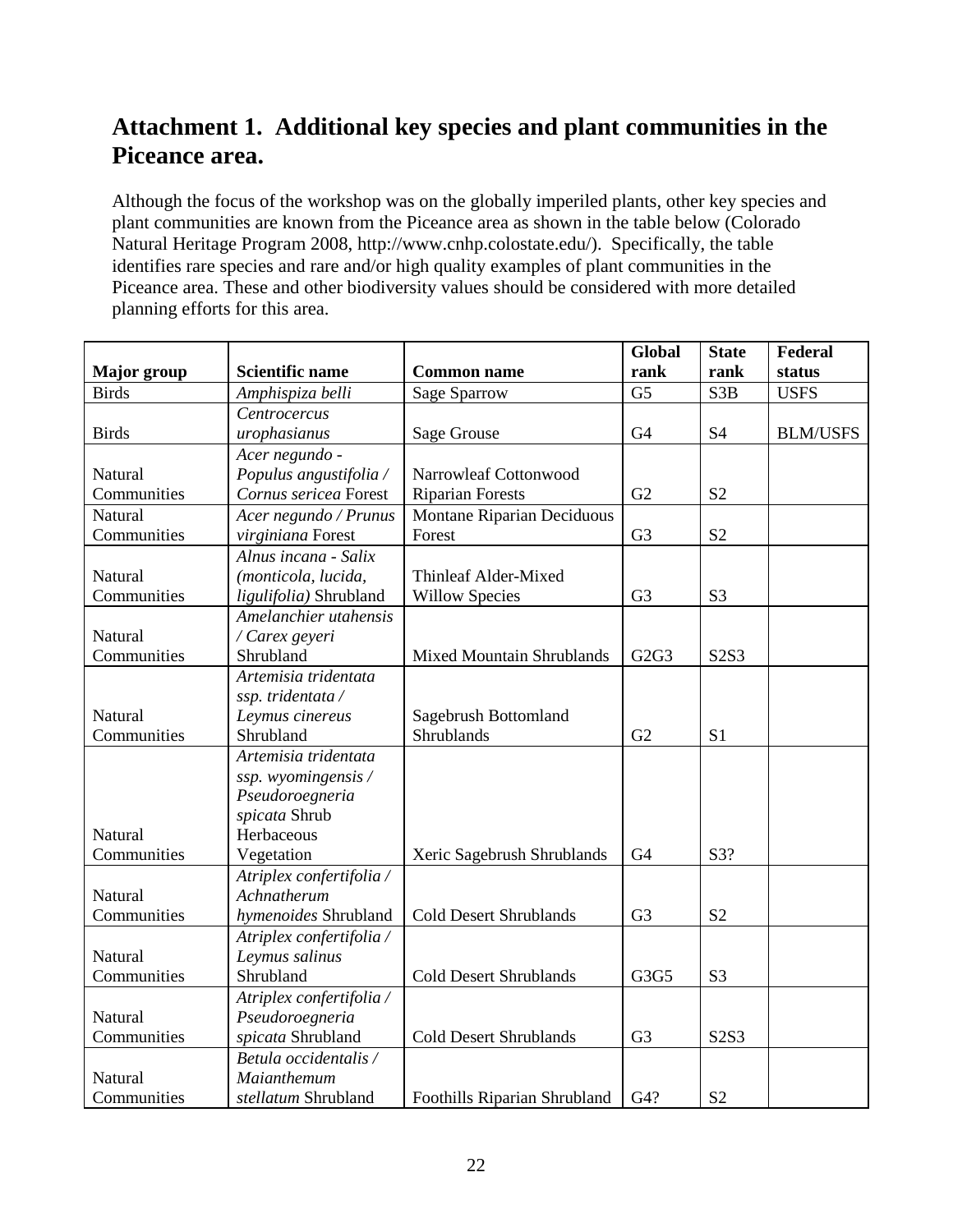|                    |                          |                                  | Global                          | <b>State</b>   | Federal |
|--------------------|--------------------------|----------------------------------|---------------------------------|----------------|---------|
| <b>Major</b> group | <b>Scientific name</b>   | <b>Common name</b>               | rank                            | rank           | status  |
|                    | Carex nebrascensis       |                                  |                                 |                |         |
| Natural            | Herbaceous               |                                  |                                 |                |         |
| Communities        | Vegetation               | Wet Meadows                      | G <sub>4</sub>                  | S <sub>3</sub> |         |
|                    | Catabrosa aquatica -     |                                  |                                 |                |         |
| Natural            | Mimulus ssp. Spring      |                                  |                                 |                |         |
| Communities        | Wetland                  | Spring Wetland                   | GU                              | S <sub>3</sub> |         |
| Natural            | Cornus sericea           |                                  |                                 |                |         |
| Communities        | Shrubland                | Foothills Riparian Shrubland     | G <sub>4</sub> Q                | S <sub>3</sub> |         |
|                    | Distichlis spicata       |                                  |                                 |                |         |
| Natural            | Herbaceous               |                                  |                                 |                |         |
| Communities        | Vegetation               | <b>Salt Meadows</b>              | G <sub>5</sub>                  | S <sub>3</sub> |         |
|                    | Eleocharis palustris     |                                  |                                 |                |         |
| Natural            | Herbaceous               |                                  |                                 |                |         |
| Communities        | Vegetation               | <b>Emergent Wetland</b>          | G <sub>5</sub>                  | <b>S4</b>      |         |
|                    | Juniperus osteosperma    |                                  |                                 |                |         |
|                    | / Leymus salinus spp.    |                                  |                                 |                |         |
|                    | salinus Wooded           |                                  |                                 |                |         |
| Natural            | Herbaceous               | Mesic Western Slope              |                                 |                |         |
| Communities        | Vegetation               | Pinyon-Juniper Woodlands         | G <sub>3</sub>                  | S <sub>3</sub> |         |
|                    | Leymus cinereus          |                                  |                                 |                |         |
| Natural            | Herbaceous               |                                  |                                 |                |         |
| Communities        | Vegetation               | <b>Western Slope Grasslands</b>  | G <sub>2</sub> G <sub>3</sub> Q | S1S2           |         |
|                    | Populus angustifolia /   |                                  |                                 |                |         |
| Natural            | Betula occidentalis      |                                  |                                 |                |         |
| Communities        | Woodland                 | <b>Montane Riparian Forest</b>   | G <sub>3</sub>                  | S <sub>3</sub> |         |
|                    | Populus angustifolia /   |                                  |                                 |                |         |
| Natural            | Rhus trilobata           | Narrowleaf                       |                                 |                |         |
| Communities        | Woodland                 | Cottonwood/Skunkbrush            | G <sub>3</sub>                  | S <sub>3</sub> |         |
|                    | Pseudoroegneria          |                                  |                                 |                |         |
|                    | spicata - Achnatherum    |                                  |                                 |                |         |
| Natural            | hymenoides<br>Herbaceous |                                  |                                 |                |         |
| Communities        | Vegetation               | <b>Western Slope Grasslands</b>  | G3G4                            | SU             |         |
|                    | Pseudoroegneria          |                                  |                                 |                |         |
| Natural            | spicata Herbaceous       |                                  |                                 |                |         |
| Communities        | Vegetation               | <b>Western Slope Grasslands</b>  | G2                              | S2?            |         |
| Natural            | Pseudotsuga menziesii    |                                  |                                 |                |         |
| Communities        | / Acer glabrum Forest    | <b>Lower Montane Forests</b>     | G4?                             | S1             |         |
|                    | Pseudotsuga menziesii    |                                  |                                 |                |         |
| Natural            | / Betula occidentalis    |                                  |                                 |                |         |
| Communities        | Woodland                 | Montane Riparian Forest          | G3?                             | S <sub>3</sub> |         |
|                    | Pseudotsuga menziesii    |                                  |                                 |                |         |
| Natural            | / Symphoricarpos         | Western Slope Douglas Fir        |                                 |                |         |
| Communities        | oreophilus Forest        | Forests                          | G <sub>5</sub>                  | <b>S4</b>      |         |
|                    | Quercus gambelii -       |                                  |                                 |                |         |
|                    | Cercocarpus              |                                  |                                 |                |         |
| Natural            | montanus / (Carex        |                                  |                                 |                |         |
| Communities        | geyeri) Shrubland        | <b>Mixed Mountain Shrublands</b> | G <sub>3</sub>                  | S <sub>3</sub> |         |